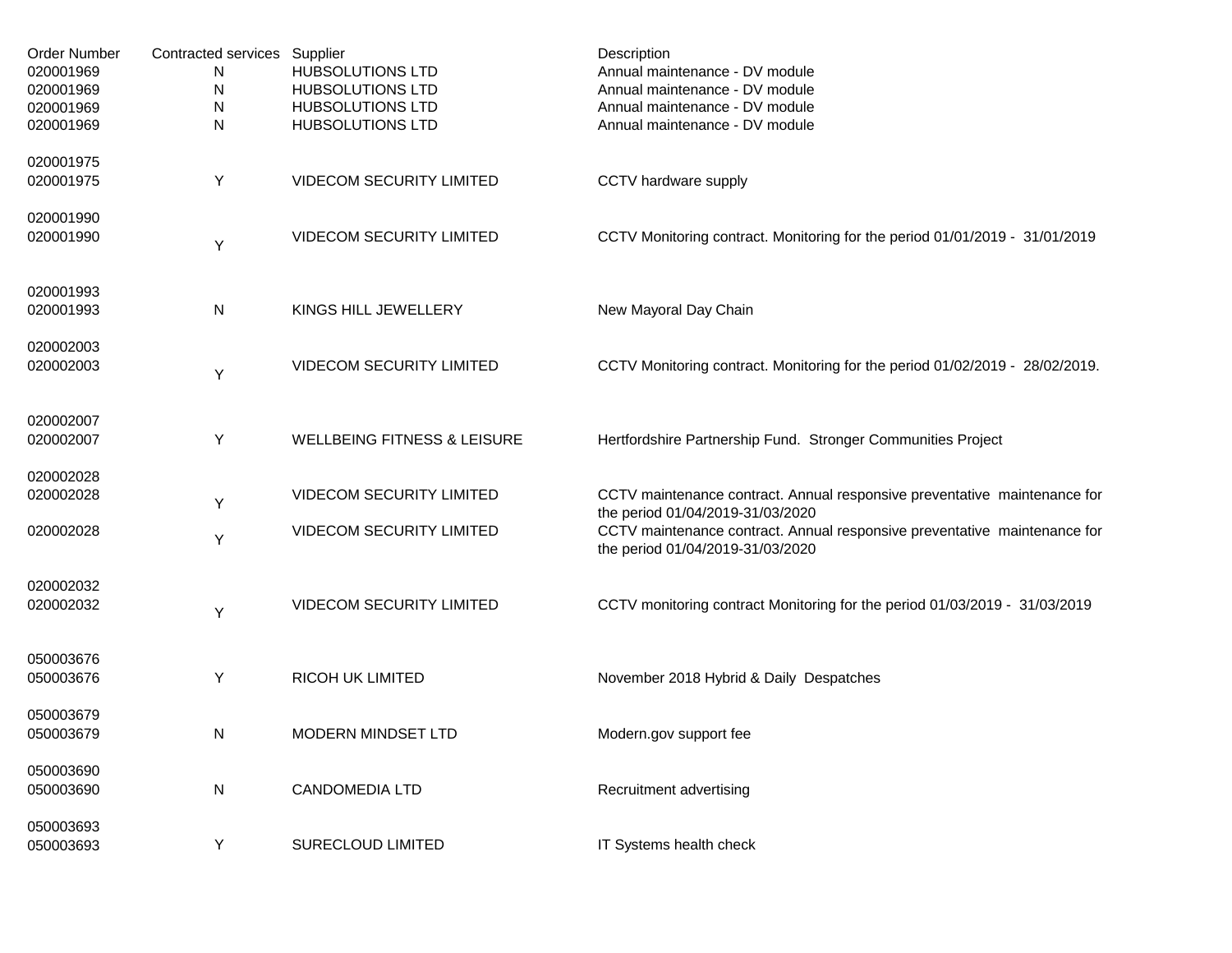| 050003694 |   |                                               |                                                                                                       |
|-----------|---|-----------------------------------------------|-------------------------------------------------------------------------------------------------------|
| 050003694 | Υ | NORTHGATE PUBLIC SERVICES (UK) LTD            | IT Software - Single sign on integration with St Albans Customer Portal: NPS<br><b>Citizen Access</b> |
| 050003694 | Υ | NORTHGATE PUBLIC SERVICES (UK) LTD            | IT Software - Single sign on integration with St Albans Customer Portal: NPS<br><b>Citizen Access</b> |
| 050003694 | Y | NORTHGATE PUBLIC SERVICES (UK) LTD            | IT Software - Single sign on integration with St Albans Customer Portal: NPS<br><b>Citizen Access</b> |
| 050003695 |   |                                               |                                                                                                       |
| 050003695 | Υ | ORCHARD INFORMATION SYSTEMS<br><b>LIMITED</b> | IT Housing system Annual Support 01/03/2019 to 28/02/2020                                             |
| 050003695 | Υ | ORCHARD INFORMATION SYSTEMS<br><b>LIMITED</b> | IT Housing system Annual Support 01/03/2019 to 28/02/2020                                             |
| 050003704 |   |                                               |                                                                                                       |
| 050003704 | Y | ARCUS GLOBAL LTD                              | Year 1: Lot 2 - Cloud Software                                                                        |
| 050003704 | Υ | ARCUS GLOBAL LTD                              | Year 2: Lot 2 - Cloud Software                                                                        |
| 050003704 | Y | ARCUS GLOBAL LTD                              | Year 3: Lot 2 - Cloud Software                                                                        |
| 050003704 | Υ | ARCUS GLOBAL LTD                              | Year 4: Lot 2 - Cloud Software                                                                        |
| 050003704 | Y | ARCUS GLOBAL LTD                              | Consultancy days                                                                                      |
| 050003708 |   |                                               |                                                                                                       |
| 050003708 | Υ | BYTES SOFTWARE SERVICES                       | Software licences                                                                                     |
| 050003708 | Y | BYTES SOFTWARE SERVICES                       | Software licences                                                                                     |
| 050003708 | Υ | BYTES SOFTWARE SERVICES                       | Software licences                                                                                     |
| 050003708 | Y | BYTES SOFTWARE SERVICES                       | Software licences                                                                                     |
| 050003708 | Y | BYTES SOFTWARE SERVICES                       | Software licences                                                                                     |
| 050003708 | Y | BYTES SOFTWARE SERVICES                       | Software licences                                                                                     |
| 050003710 |   |                                               |                                                                                                       |
| 050003710 | N | DELL CORPORATION LTD                          | Large Laptop Dell Latitude 5590 XCTO (Non Touch)                                                      |
| 050003710 | N | DELL CORPORATION LTD                          | Standard Laptop Dell Latitude 5490 XCTO (Non Touch)                                                   |
| 050003710 | N | DELL CORPORATION LTD                          | Detachable Latitude 5290 2in1 (N008L5290122in1EMEA) including Travel<br>keyboard - UK Qwerty          |
| 050003710 | N | DELL CORPORATION LTD                          | Docking Station Dell Business Dock WD15 with 130W AC adapter - UK                                     |
| 050003710 | N | DELL CORPORATION LTD                          | Mobile Dock Dell USB-C Mobile Adapter DA300                                                           |
| 050003710 | N | DELL CORPORATION LTD                          | Screens Dell 27 Monitor - P2719H - 68.6cm(27") Black                                                  |
| 050003729 |   |                                               |                                                                                                       |
| 050003729 | Υ | ORCHARD INFORMATION SYSTEMS<br><b>LIMITED</b> | IT Housing system Annual Support 01/03/2019 to 28/02/2020                                             |
| 050003729 | Υ | ORCHARD INFORMATION SYSTEMS<br><b>LIMITED</b> | IT Housing system Annual Support 01/03/2019 to 28/02/2020                                             |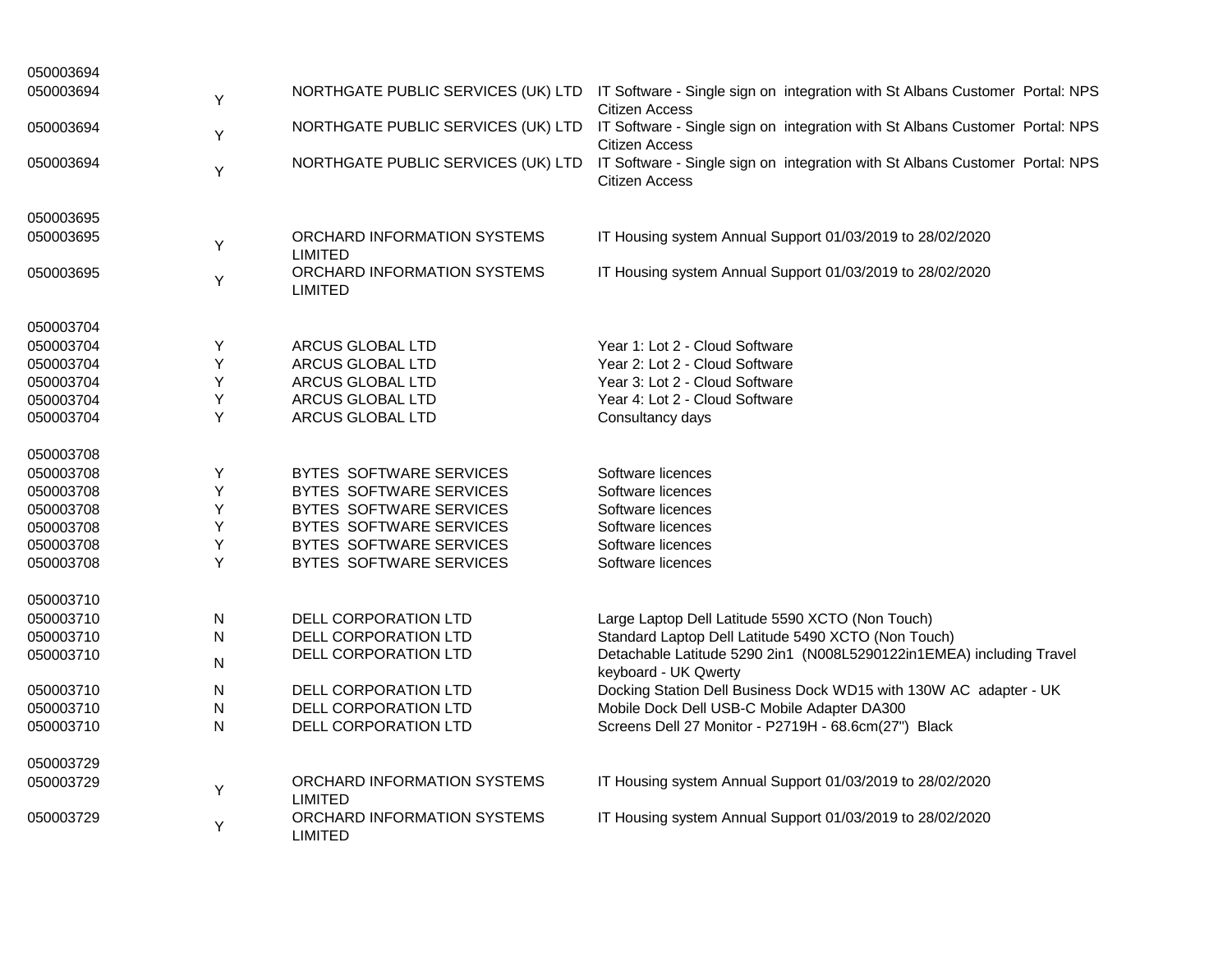| 050003729 | Υ | ORCHARD INFORMATION SYSTEMS<br><b>LIMITED</b>    | IT Housing system Annual Support 01/03/2019 to 28/02/2020                                       |
|-----------|---|--------------------------------------------------|-------------------------------------------------------------------------------------------------|
| 050003729 | Υ | ORCHARD INFORMATION SYSTEMS<br><b>LIMITED</b>    | IT Housing system Annual Support 01/03/2019 to 28/02/2020                                       |
| 050003729 | Υ | ORCHARD INFORMATION SYSTEMS<br><b>LIMITED</b>    | IT Housing system Annual Support 01/03/2019 to 28/02/2020                                       |
| 050003731 |   |                                                  |                                                                                                 |
| 050003731 | N | ELECTORAL REFORM SERVICES LTD                    | <b>Electroal services</b>                                                                       |
| 050003734 |   |                                                  |                                                                                                 |
| 050003734 | Υ | <b>CREATIVE LEARNING SYSTEMS</b>                 | E Learning contract for 2019/2020                                                               |
| 050003762 |   |                                                  |                                                                                                 |
| 050003762 | Υ | COMPUTER AIDED DEVELOPMENT<br><b>CORPORATION</b> | Cadcorp support and maintenance renewal - 01/04/2019 to 31/03/2020                              |
| 050003763 |   |                                                  |                                                                                                 |
| 050003763 | Υ | <b>CIVICA UK LIMITED</b>                         | Support and Maintenance for Civica Document Managemment System.<br>01/04/2019 to 31/03/2020     |
| 050003764 |   |                                                  |                                                                                                 |
| 050003764 | Υ | NORTHGATE PUBLIC SERVICES (UK) LTD               | Northgate Environment annual software support 01/04/2019-31/03/2020                             |
| 050003765 |   |                                                  |                                                                                                 |
| 050003765 | Y | <b>VODAFONE LIMITED</b>                          | <b>GCF Charges from Vodafone</b>                                                                |
| 050003768 |   |                                                  |                                                                                                 |
| 050003768 | Υ | BYTES SOFTWARE SERVICES                          | Microsoft Annual Subscription Charge                                                            |
| 050003769 |   |                                                  |                                                                                                 |
| 050003769 | N | DELL CORPORATION LTD                             | Dell Latitude 5590 XCTO (Non Touch)                                                             |
| 050003769 | N | DELL CORPORATION LTD                             | Dell Latitude 5490 XCTO (Non Touch)                                                             |
| 050003769 | N | DELL CORPORATION LTD                             | Dell Latitude 5290 2-in-1 (N008L5290122in1EMEA) including travel keyboard -<br><b>UK Qwerty</b> |
| 050003769 | N | DELL CORPORATION LTD                             | Dell USB-C Mobile Adaptor DA300                                                                 |
| 050003778 |   |                                                  |                                                                                                 |
| 050003778 | Υ | <b>WELLDATA LTD</b>                              | Spatial database support for period 01 April 2019 to 31 March 2020                              |
| 050003778 | Y | <b>WELLDATA LTD</b>                              | Support for additional IDOX databases Period 1 Apr 19 - 31 Mar 20                               |
| 050003780 |   |                                                  |                                                                                                 |
| 050003780 | N | <b>ELITE TRAINING LIMITED</b>                    | IT Training on Windows 10                                                                       |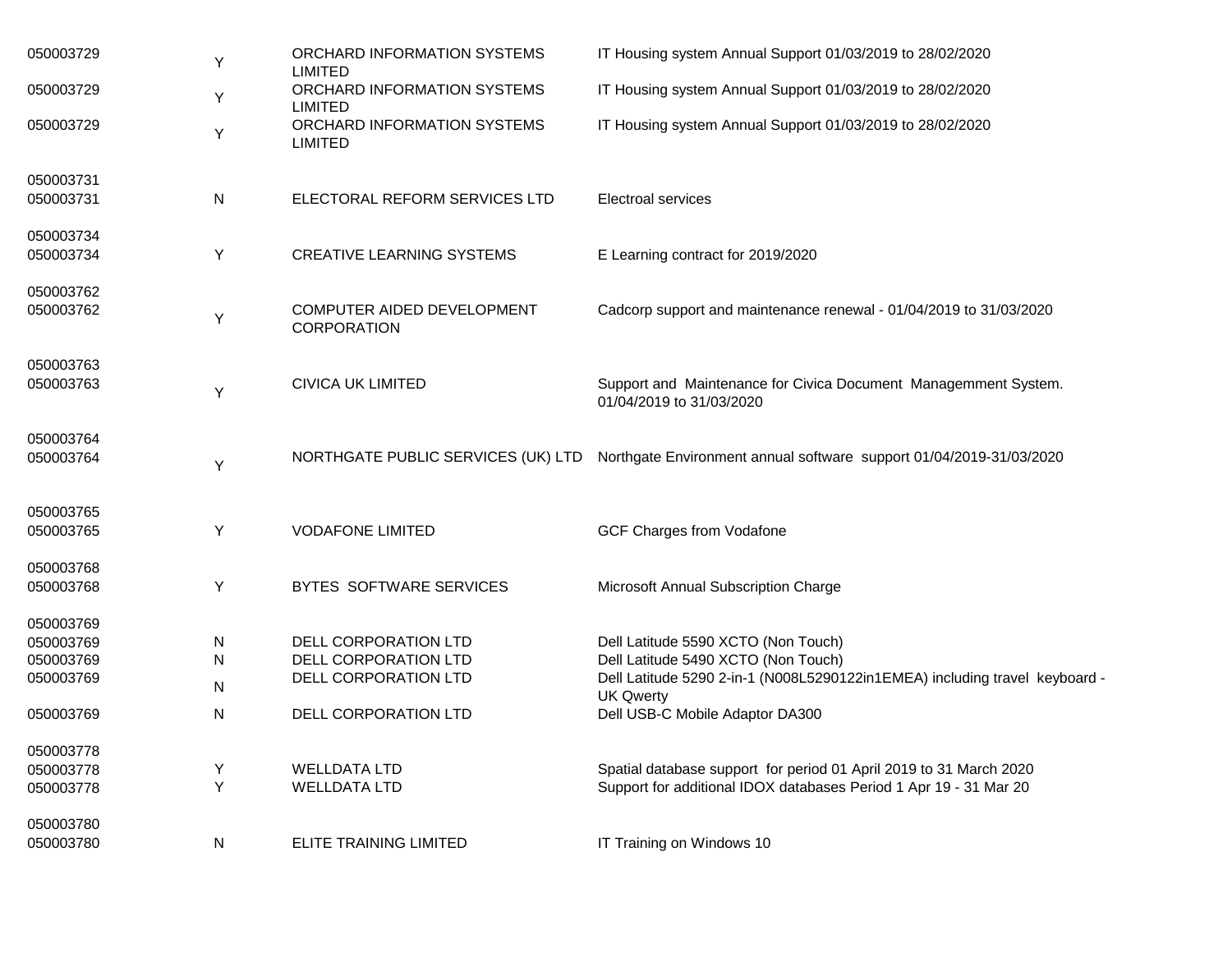| 050003780 | ${\sf N}$ | ELITE TRAINING LIMITED             | Course Development for Windows 10 Roll out (equivalent to 15 days)                                            |
|-----------|-----------|------------------------------------|---------------------------------------------------------------------------------------------------------------|
| 050003782 |           |                                    |                                                                                                               |
| 050003782 | Υ         |                                    | NORTHGATE PUBLIC SERVICES (UK) LTD Annual Remote Database Administration support                              |
| 050003783 |           |                                    |                                                                                                               |
| 050003783 | Υ         | NORTHGATE PUBLIC SERVICES (UK) LTD | 5 Year software renewal invoiced annualy - NPS Citizen Access - Benefits<br>$(CA-B)$                          |
| 050003783 | Υ         | NORTHGATE PUBLIC SERVICES (UK) LTD | 5 Year software renewal invoiced annualy - NPS Citizen Access - Revenues<br>$(CA-R)$                          |
| 050003783 | Υ         | NORTHGATE PUBLIC SERVICES (UK) LTD | 5 Year software renewal invoiced annualy - NPS Citizen Access - Landlords<br>Portal                           |
| 050003783 | Υ         | NORTHGATE PUBLIC SERVICES (UK) LTD | iWorld Business Rates. 5 years software support as detailed in quotation.<br>Invoiced annualy.                |
| 050003783 | Υ         | NORTHGATE PUBLIC SERVICES (UK) LTD | iWorld Council Tax. 5 Years software support as detailed in quotation.                                        |
| 050003783 | Υ         | NORTHGATE PUBLIC SERVICES (UK) LTD | Invoiced Annualy.<br>iWorld Benefits. 5 Years software support as detailed in quotation. Invoiced<br>Annualy. |
| 050003785 |           |                                    |                                                                                                               |
| 050003785 | Υ         | <b>RICOH UK LIMITED</b>            | Leases for Multifunctional machines                                                                           |
| 050003788 |           |                                    |                                                                                                               |
| 050003788 | Υ         | CHESS CYBER SECURITY LTD           | Server Hardware Support                                                                                       |
| 050003789 |           |                                    |                                                                                                               |
| 050003789 | Υ         | Civic Computing Ltd                | New SADC Website development                                                                                  |
| 050003789 | Υ         | <b>Civic Computing Ltd</b>         | New SADC Website development                                                                                  |
| 050003789 | Υ         | <b>Civic Computing Ltd</b>         | New SADC Website development                                                                                  |
| 050003789 | Υ         | Civic Computing Ltd                | New SADC Website development                                                                                  |
| 050003789 | Υ         | <b>Civic Computing Ltd</b>         | New SADC Website development                                                                                  |
| 050003789 | Υ         | <b>Civic Computing Ltd</b>         | New SADC Website development                                                                                  |
| 050003789 | Υ         | <b>Civic Computing Ltd</b>         | New SADC Website development                                                                                  |
| 050003789 | Y         | Civic Computing Ltd                | New SADC Website development                                                                                  |
| 050003796 |           |                                    |                                                                                                               |
| 050003796 | Υ         | <b>VERTICALITY LTD</b>             | Premium ATS contract year 2                                                                                   |
| 050003800 |           |                                    |                                                                                                               |
| 050003800 | Υ         | Civic Computing Ltd                | SADC website Hosting, maintenance and support Year 1                                                          |
| 050003800 | Υ         | <b>Civic Computing Ltd</b>         | SADC website Hosting, maintenance and support Year 2                                                          |
| 050003800 | Υ         | Civic Computing Ltd                | SADC website Hosting, maintenance and support Year 3                                                          |
| 050003800 | Y         | <b>Civic Computing Ltd</b>         | SADC website Hosting, maintenance and support additional year                                                 |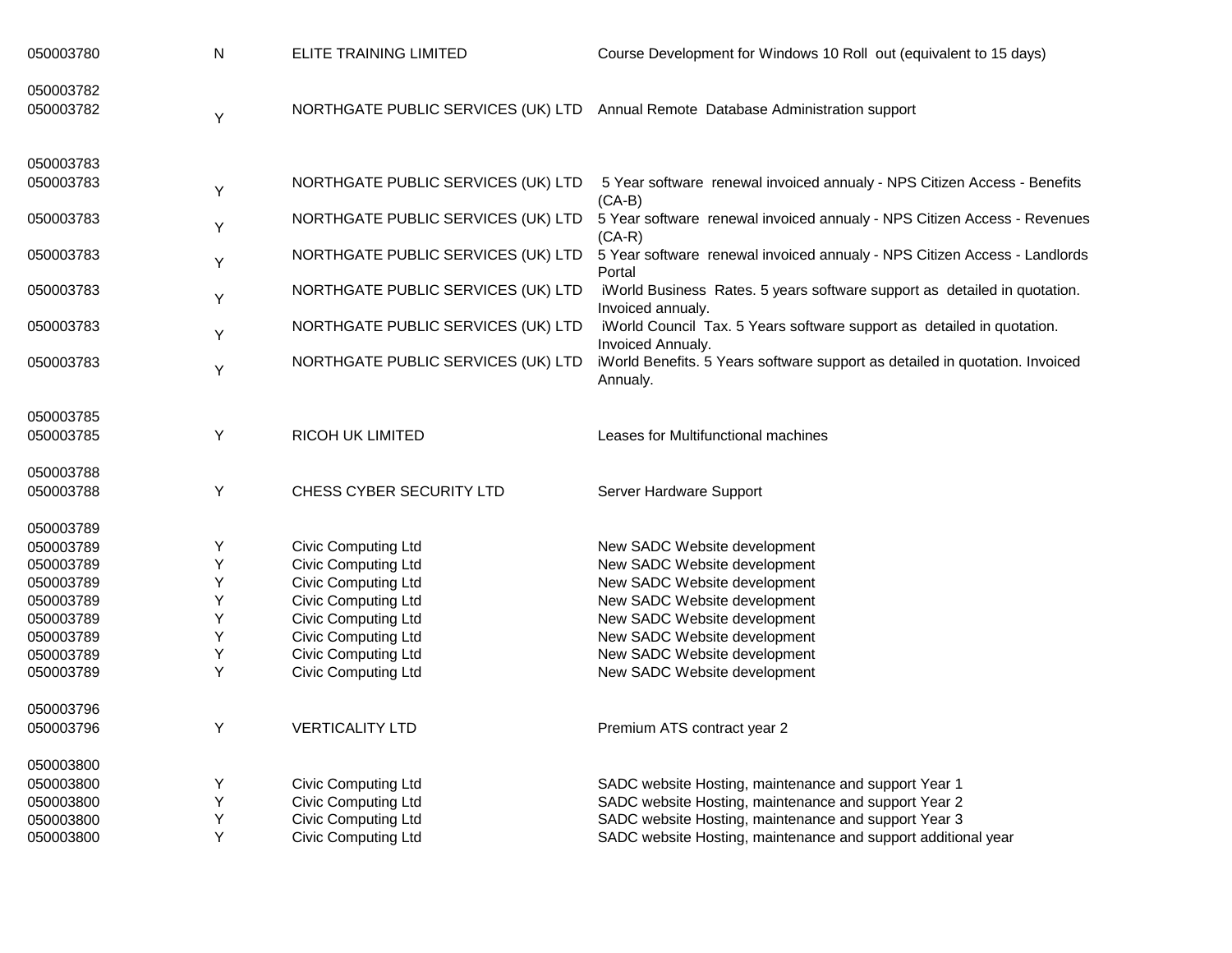| 060001550 |     |                                                               |                                                                  |
|-----------|-----|---------------------------------------------------------------|------------------------------------------------------------------|
| 060001550 | N   | LOCAL GOVERNMENT ASSOCIATION                                  | Professional membership subscription 2019-20                     |
| 060001552 |     |                                                               |                                                                  |
| 060001552 | Υ   | <b>MHR INTERNATIONAL UK LTD</b>                               | New payroll system/services                                      |
| 060001552 | Y   | MHR INTERNATIONAL UK LTD                                      | New payroll system/services                                      |
| 060001552 | Y   | MHR INTERNATIONAL UK LTD                                      | New payroll system/services                                      |
| 060001552 | Y   | MHR INTERNATIONAL UK LTD                                      | New payroll system/services                                      |
| 060001552 | Υ   | MHR INTERNATIONAL UK LTD                                      | New payroll system/services                                      |
| 060001552 | Y   | MHR INTERNATIONAL UK LTD                                      | New payroll system/services                                      |
| 060001554 |     |                                                               |                                                                  |
| 060001554 | Y/N | ARVAL BNP PARIBAS GROUP                                       |                                                                  |
| 060001554 | Y/N | ARVAL BNP PARIBAS GROUP                                       | Renault Captur 0.9 TCE 90 GT Line 5dr                            |
| 060001554 | Y/N | ARVAL BNP PARIBAS GROUP                                       | Maintenance Rental                                               |
| 060001561 |     |                                                               |                                                                  |
| 060001561 | Υ   | <b>MORGAN SINDALL CONSTRUCTION &amp;</b><br><b>INFRASTRUC</b> | Development costs for City Centre Opportunity Site South project |
| 060001566 |     |                                                               |                                                                  |
| 060001566 | N   | DAC BEACHCROFT LLP                                            | General employment advice 29 November to December 2018           |
| 060001571 |     |                                                               |                                                                  |
| 060001571 | Y   | MHR INTERNATIONAL UK LTD                                      | New payroll system/services                                      |
| 060001574 |     |                                                               |                                                                  |
| 060001574 | Y/N | LINK TREASURY SERVICES LTD                                    | Capital Strategy work                                            |
| 060001574 | Y/N | LINK TREASURY SERVICES LTD                                    | Capital strategy work                                            |
| 060001575 |     |                                                               |                                                                  |
| 060001575 | Y/N | ARVAL BNP PARIBAS GROUP                                       | MINI 1.5 Cooper Classic II 3dr                                   |
| 060001575 | Y/N | ARVAL BNP PARIBAS GROUP                                       | MINI 1.5 Cooper Classic II 3dr                                   |
| 060001575 | Y/N | ARVAL BNP PARIBAS GROUP                                       | MINI 1.5 Cooper Classic II 3dr                                   |
| 060001584 |     |                                                               |                                                                  |
| 060001584 | N   | MR BRYNMOR ADAMS (Legal Services)                             | SADC V Dell as per invoice dated 13/02/2019                      |
| 060001586 |     |                                                               |                                                                  |
| 060001586 | Y   | <b>INFORM CPI LIMITED</b>                                     | Software subscription                                            |
| 060001593 |     |                                                               |                                                                  |
| 060001593 | Y   | CAPITA SECURE INFO SOLUTIONS LTD                              | Finance IT system maintenance                                    |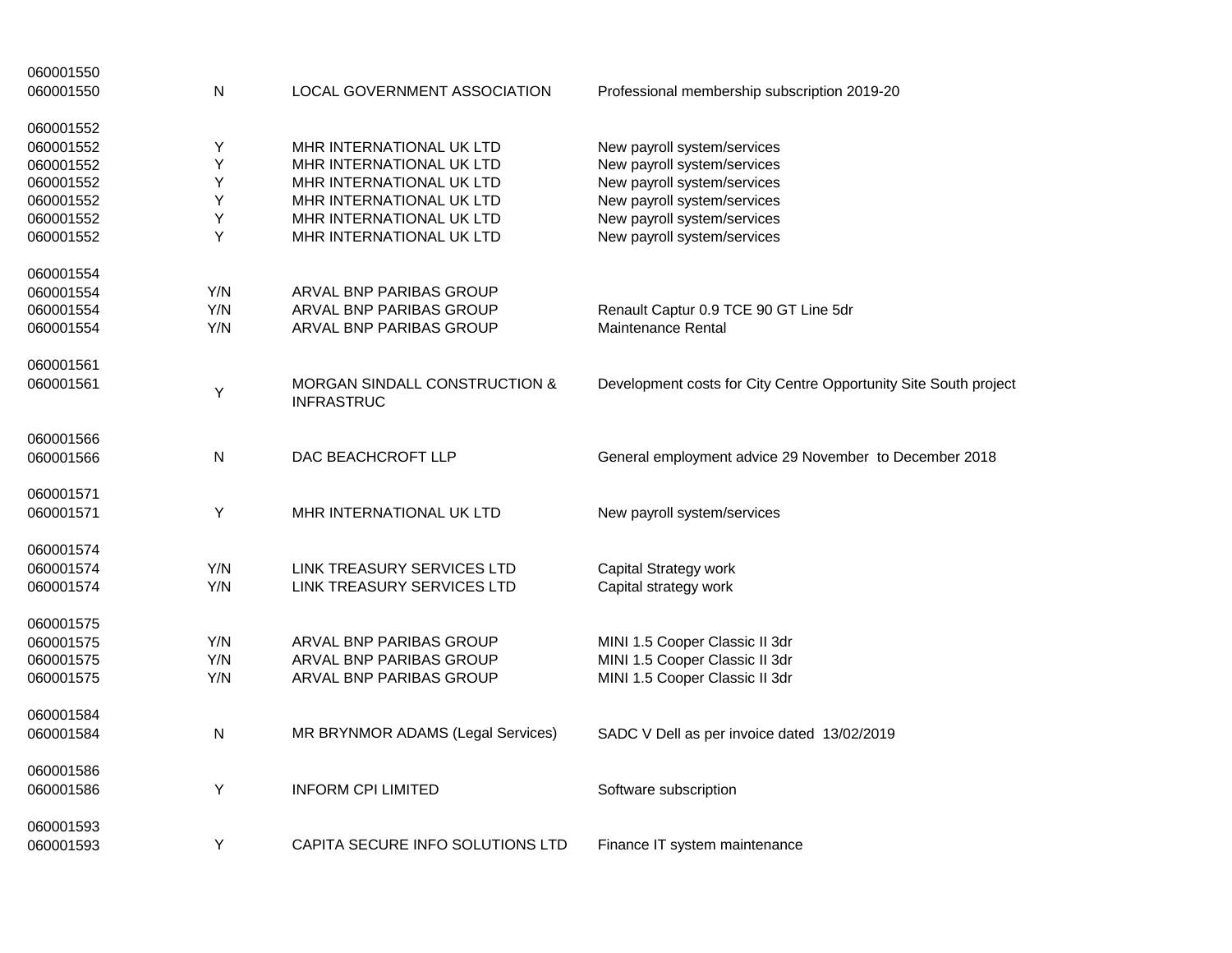| 060001593<br>060001593 | Y<br>Y | CAPITA SECURE INFO SOLUTIONS LTD<br>CAPITA SECURE INFO SOLUTIONS LTD | Finance IT system maintenance<br>Finance IT system maintenance |
|------------------------|--------|----------------------------------------------------------------------|----------------------------------------------------------------|
| 060001595              |        |                                                                      |                                                                |
| 060001595              | N      | PENNA PLC                                                            | Finance staff resource                                         |
| 060001608              |        |                                                                      |                                                                |
| 060001608              | N      | DAC BEACHCROFT LLP                                                   | General Employment Advice- 31 January to 28 February 2019      |
| 060001618              |        |                                                                      |                                                                |
| 060001618              | N      | <b>APSE</b>                                                          | <b>Consultancy services</b>                                    |
| 090005100              |        |                                                                      |                                                                |
| 090005100              | Υ      | CROWN PROMOTIONS & REMOVALS LTD                                      | Removal and storage contract for SADC                          |
| 090005100              | Υ      | CROWN PROMOTIONS & REMOVALS LTD                                      | Removal and storage contract for SADC                          |
| 090005100              | Υ      | CROWN PROMOTIONS & REMOVALS LTD                                      | Removal and storage contract for SADC                          |
| 090005391              |        |                                                                      |                                                                |
| 090005391              | Υ      | RESIDENTIAL MANAGEMENT GROUP<br><b>LIMITED</b>                       | Homeless assessment contract                                   |
| 090005418              |        |                                                                      |                                                                |
| 090005418              | N      | TIMBER WINDOWS OF ST ALBANS LTD                                      | Supply of new windows frames and glazing                       |
| 090005419              |        |                                                                      |                                                                |
| 090005419              | Υ      | <b>BLACK &amp; WHITE KEY SECURITY LTD</b>                            | Security services                                              |
| 090005426              |        |                                                                      |                                                                |
| 090005426              | N      | HD PROPERTY SERVICES                                                 | 201800282 Carry out adaptation works                           |
| 090005427              |        |                                                                      |                                                                |
| 090005427              | Y      | <b>QUALITY HEATING SERVICES LIMITED</b>                              | Gas contract for domestic servicing.                           |
| 090005431              |        |                                                                      |                                                                |
| 090005431              | N      | <b>MRS VJ &amp; MR CR ARGUE</b>                                      | rent payment                                                   |
| 090005432              |        |                                                                      |                                                                |
| 090005432              | N      | ST ALBANS CITIZENS ADVICE BUREAU                                     | <b>Funding for Housing Caseworker</b>                          |
| 090005435<br>090005435 | Υ      | <b>HOUSING PARTNERS LIMITED</b>                                      | <b>Housing Options software</b>                                |
|                        |        |                                                                      |                                                                |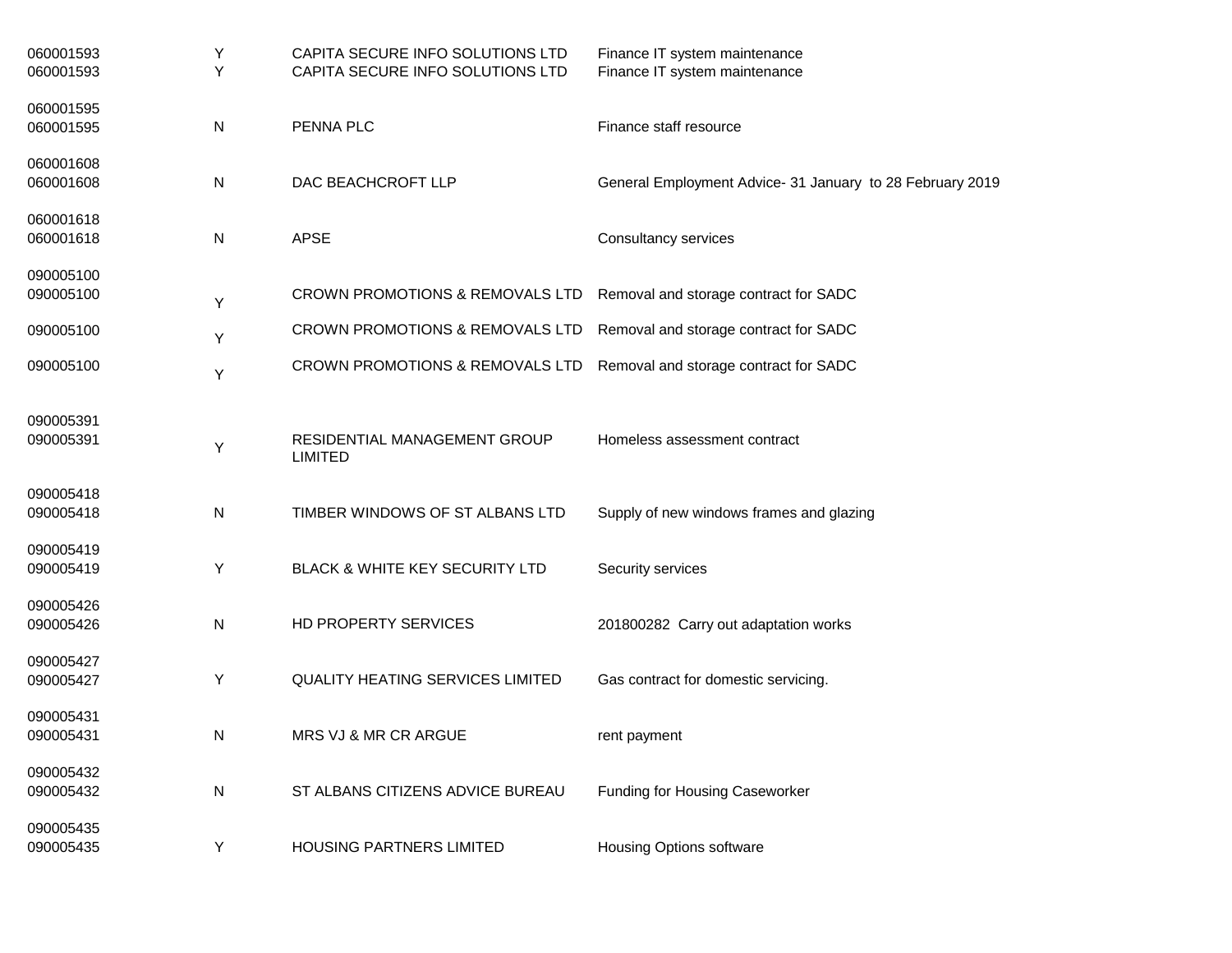| 090005462<br>090005462                                                     | N                     | ST ALBANS CITIZENS ADVICE BUREAU                                                                                               | Funding for Housing Issues Drop-In April 2018 - March 2019                                                                                                                                                                    |
|----------------------------------------------------------------------------|-----------------------|--------------------------------------------------------------------------------------------------------------------------------|-------------------------------------------------------------------------------------------------------------------------------------------------------------------------------------------------------------------------------|
| 090005467<br>090005467                                                     | N                     | FG MILEHAM BUILDING CONTRACTORS<br>LTD                                                                                         | 201805544 - carry out b/room adaptations and kitchen works                                                                                                                                                                    |
| 090005474<br>090005474                                                     | N                     | TIMBER WINDOWS OF ST ALBANS LTD                                                                                                | To supply and install new timber double glazed windows.                                                                                                                                                                       |
| 090005478<br>090005478                                                     | N                     | TIMBER WINDOWS OF ST ALBANS LTD                                                                                                | To supply and install new timber double glazed windows.                                                                                                                                                                       |
| 090005483<br>090005483                                                     | N                     | <b>HOMETRACK DATA SYSTEMS</b>                                                                                                  | Annual Hometrack subscription for 19/20                                                                                                                                                                                       |
| 090005516<br>090005516                                                     | N                     | FG MILEHAM BUILDING CONTRACTORS<br><b>LTD</b>                                                                                  | 201801526 - Carry out Bathroom adaptataions and external works                                                                                                                                                                |
| 090005520<br>090005520                                                     | Υ                     | RUMBALL SEDGWICK LIMITED                                                                                                       | Estate agents services - valuation                                                                                                                                                                                            |
| 090005522<br>090005522                                                     | N                     | FG MILEHAM BUILDING CONTRACTORS<br><b>LTD</b>                                                                                  | 201800668 - Carry out bathroom adaptations and external rail works                                                                                                                                                            |
| 090005525<br>090005525                                                     | N                     | FG MILEHAM BUILDING CONTRACTORS<br><b>LTD</b>                                                                                  | 201805527 - Carry out bathroom adapations and kitchen alterations.                                                                                                                                                            |
| 090005526<br>090005526                                                     | Υ                     | ECHELON CONSULTANCY LTD                                                                                                        | Consultancy services                                                                                                                                                                                                          |
| 090005527<br>090005527                                                     | N                     | HD PROPERTY SERVICES                                                                                                           | 201808903 - carry out bathroom adaptations                                                                                                                                                                                    |
| 090005547<br>090005547<br>090005547<br>090005547<br>090005547<br>090005547 | Y<br>Υ<br>Υ<br>Υ<br>Υ | VEOLIA ES (UK) LIMITED<br>VEOLIA ES (UK) LIMITED<br>VEOLIA ES (UK) LIMITED<br>VEOLIA ES (UK) LIMITED<br>VEOLIA ES (UK) LIMITED | Waste services for residential properties<br>Waste services for residential properties<br>Waste services for residential properties<br>Waste services for residential properties<br>Waste services for residential properties |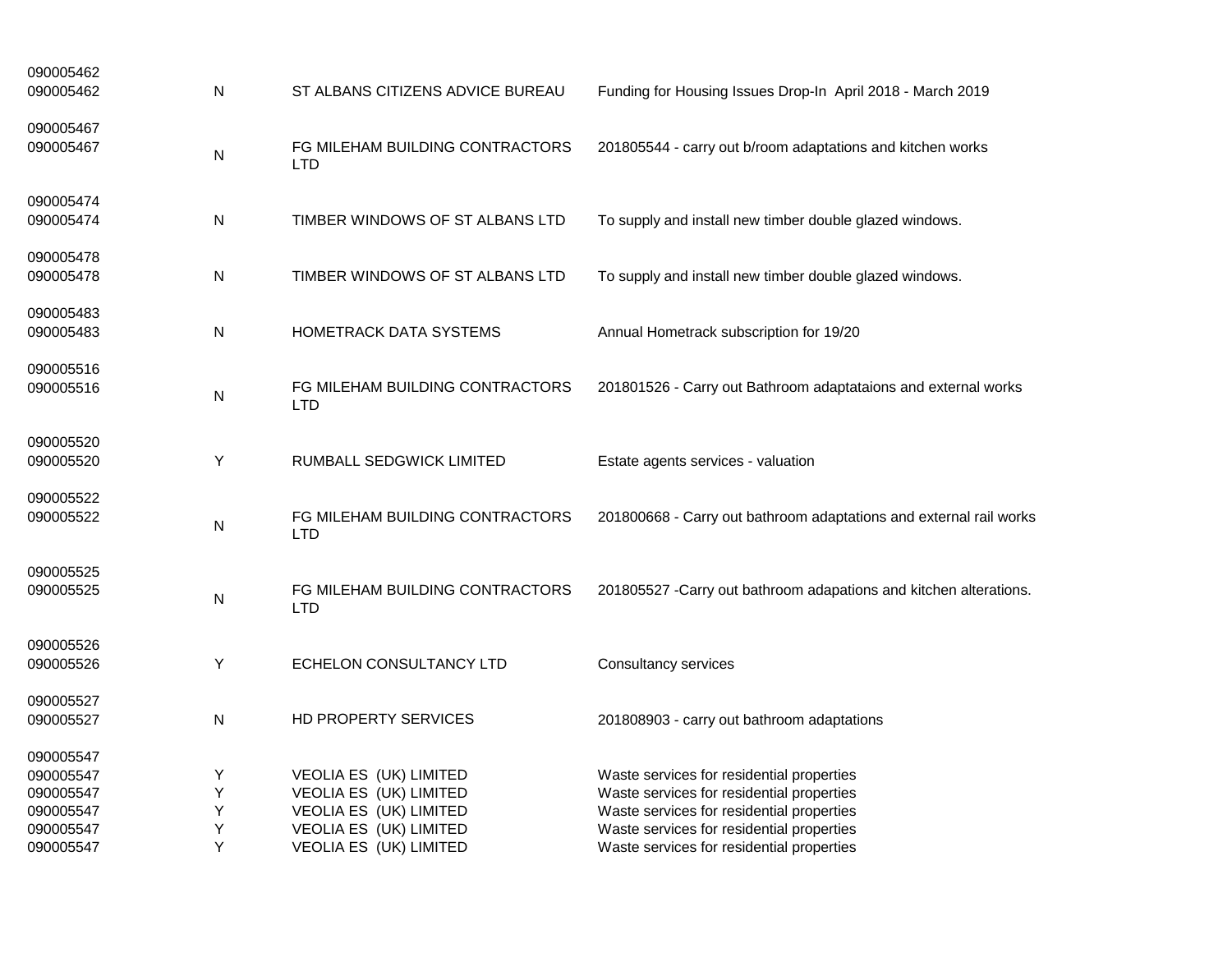| 090005547 | Υ | VEOLIA ES (UK) LIMITED                        | Waste services for residential properties                           |
|-----------|---|-----------------------------------------------|---------------------------------------------------------------------|
| 090005547 | Υ | VEOLIA ES (UK) LIMITED                        | Waste services for residential properties                           |
| 090005547 | Υ | VEOLIA ES (UK) LIMITED                        | Waste services for residential properties                           |
| 090005547 | Υ | VEOLIA ES (UK) LIMITED                        | Waste services for residential properties                           |
| 090005547 | Υ | VEOLIA ES (UK) LIMITED                        | Waste services for residential properties                           |
| 090005547 | Υ | VEOLIA ES (UK) LIMITED                        | Waste services for residential properties                           |
| 090005547 | Υ | VEOLIA ES (UK) LIMITED                        | Waste services for residential properties                           |
| 090005549 |   |                                               |                                                                     |
| 090005549 | N | <b>DOLPHIN MOBILITY LTD</b>                   | 201803445 - Supply and fit stair lift                               |
| 090005556 |   |                                               |                                                                     |
| 090005556 | N | ASTOR BANNERMAN (MEDICAL) LTD                 | 201807179 - Supply and fit Avero bath and 5 year maintenance        |
| 090005559 |   |                                               |                                                                     |
| 090005559 | N | <b>HD PROPERTY SERVICES</b>                   | 201710654 - Carry out adaptation works                              |
| 090005576 |   |                                               |                                                                     |
| 090005576 | N | FG MILEHAM BUILDING CONTRACTORS<br><b>LTD</b> | 201701864 - Carry out bathroom adatations and fencing               |
| 090005595 |   |                                               |                                                                     |
| 090005595 | Υ | QUALITY HEATING SERVICES LIMITED              | Gas contract for servicing of domestic boilers                      |
| 090005599 |   |                                               |                                                                     |
| 090005599 | N | HD PROPERTY SERVICES                          | 201608805 - Carry out bathroom adaptations                          |
| 090005606 |   |                                               |                                                                     |
| 090005606 | N | <b>HIGHTOWN HOUSING ASSOCIATION LTD</b>       | Funding for recruitment of Community Engagement and Recovery Worker |
| 090005633 |   |                                               |                                                                     |
| 090005633 | N | REFUGEE COUNCIL                               | Third year support payment for contracted services                  |
| 090005636 |   |                                               |                                                                     |
| 090005636 | Y | WILLMOTT DIXON CONSTRUCTION LTD               | Batchwood Housing Development project                               |
| 090005665 |   |                                               |                                                                     |
| 090005665 | N | POINT BUILDERS                                | To carry out renewal of blown flintwork to stairways                |
| 090005666 |   |                                               |                                                                     |
| 090005666 | N | POINT BUILDERS                                | Renew all blown flintwork to stairways                              |
| 090005667 |   |                                               |                                                                     |
| 090005667 | N | <b>POINT BUILDERS</b>                         | Renew all blown flintwork to stairways                              |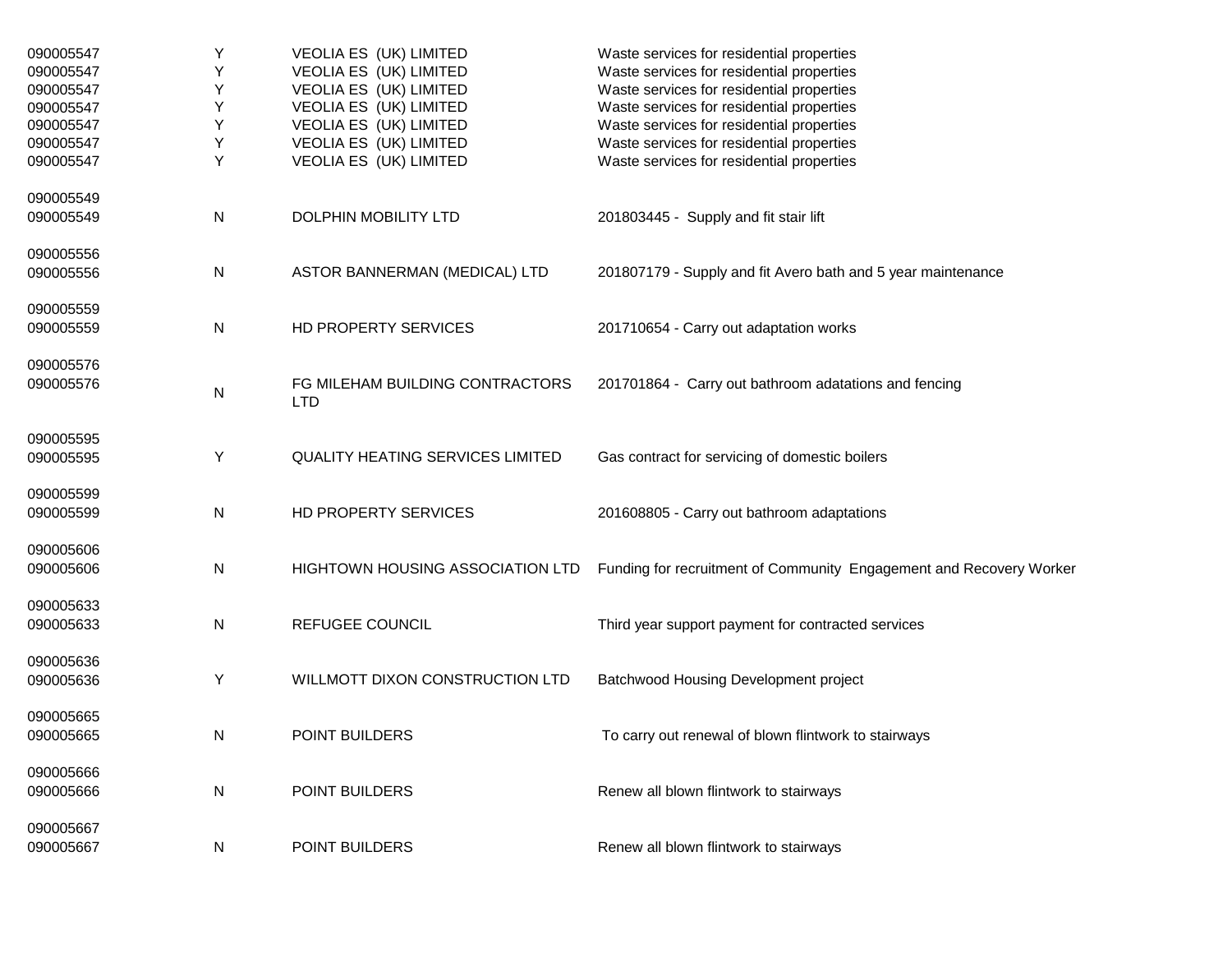| 090005668<br>090005668 | N | <b>POINT BUILDERS</b>                               | Renew all blown flintwork to stairways                   |
|------------------------|---|-----------------------------------------------------|----------------------------------------------------------|
| 090005673              |   |                                                     |                                                          |
| 090005673              | Υ | <b>GENERAL ENVIRONMENTAL SERVICES</b><br><b>LTD</b> | Quarterly Temperature Moinitoring Testing for Legionella |
| 090005684              |   |                                                     |                                                          |
| 090005684              | N | <b>B J BUILDING SERVICES LTD</b>                    | 201608561 - carry out hardstand works                    |
| 090005690              |   |                                                     |                                                          |
| 090005690              | N | LEVITT BERNSTEIN ASSOC. LTD                         | Tender Drawings for Mereden Court redevelopment project  |
| 090005692              |   |                                                     |                                                          |
| 090005692              | Υ | <b>BLACK &amp; WHITE KEY SECURITY LTD</b>           | <b>Security Services</b>                                 |
| 090005692              | Y | BLACK & WHITE KEY SECURITY LTD                      | <b>Security Services</b>                                 |
| 090005692              | Υ | BLACK & WHITE KEY SECURITY LTD                      | <b>Security Services</b>                                 |
| 090005698              |   |                                                     |                                                          |
| 090005698              | N | FG MILEHAM BUILDING CONTRACTORS<br><b>LTD</b>       | 201801562 - carry out bathroom adaptations               |
| 090005714              |   |                                                     |                                                          |
| 090005714              | N | HD PROPERTY SERVICES                                | 201804007 - Carry out bathrom adaptations                |
| 090005715              |   |                                                     |                                                          |
| 090005715              | Y | WILLMOTT DIXON CONSTRUCTION LTD                     | Sandridge Garage Site development project                |
| 090005718              |   |                                                     |                                                          |
| 090005718              | Y | PERFECT CIRCLE JV LTD                               | Consultancy services                                     |
| 090005720              |   |                                                     |                                                          |
| 090005720              | N | H Carolan Construction Ltd                          | 201604319 - Carry out adaptation work                    |
| 090005721              |   |                                                     |                                                          |
| 090005721              | N | H Carolan Construction Ltd                          | 201809629 - Carry out adaptation work                    |
| 090005740              |   |                                                     |                                                          |
| 090005740              | N | WYG ENGINEERING LTD                                 | Consultancy services                                     |
| 090005744              |   |                                                     |                                                          |
| 090005744              | N | FG MILEHAM BUILDING CONTRACTORS<br>LTD              | 201803897 - Carry out bathroom adaptations               |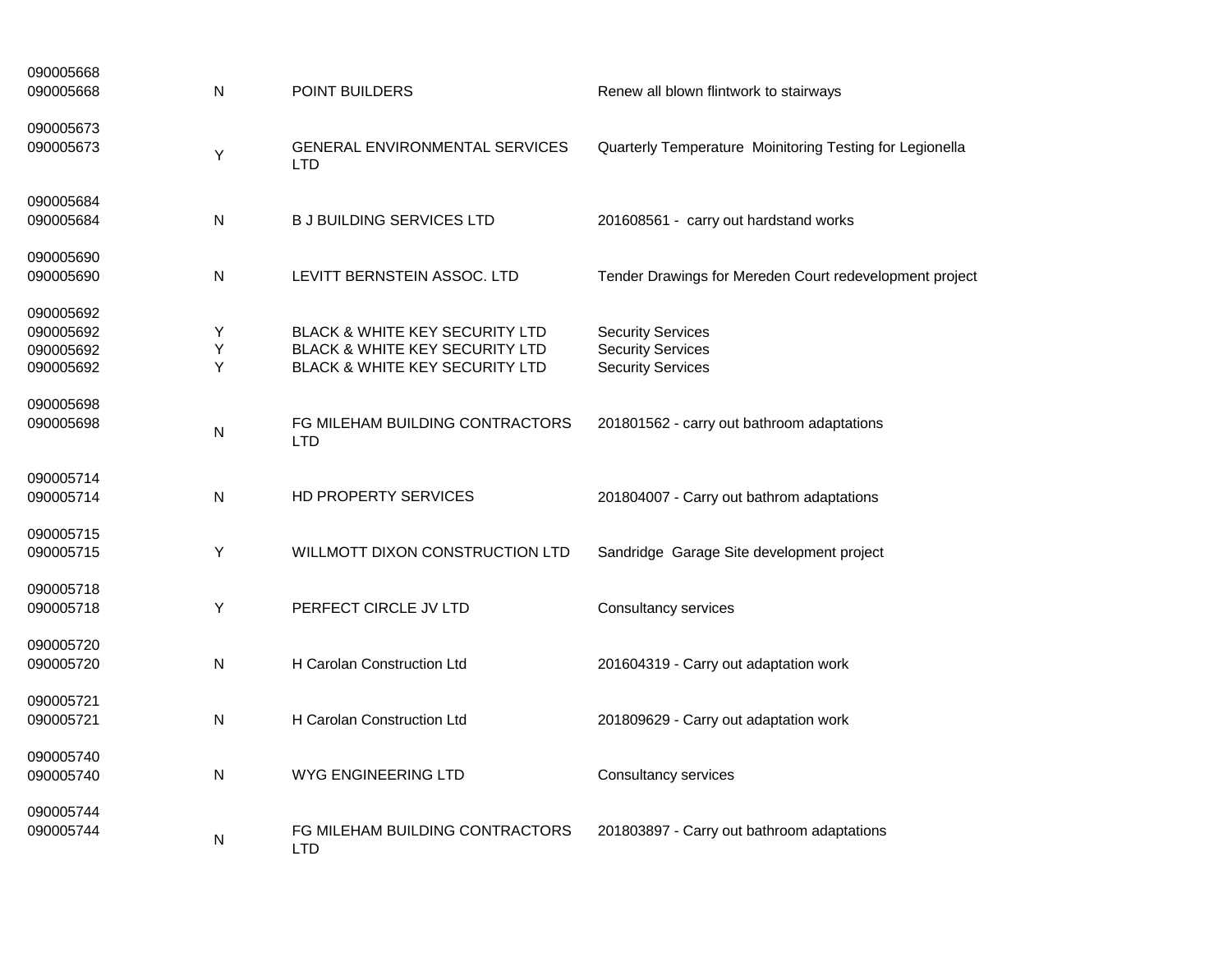| 090005748<br>090005748 | N | FG MILEHAM BUILDING CONTRACTORS<br><b>LTD</b> | 201803228 - Cary out bathroom adaptation                                                          |
|------------------------|---|-----------------------------------------------|---------------------------------------------------------------------------------------------------|
| 090005763<br>090005763 | N | <b>REFUGEE COUNCIL</b>                        | Reaminder of first year support payment for VPR 3475                                              |
| 090005778<br>090005778 | N | FG MILEHAM BUILDING CONTRACTORS<br><b>LTD</b> | 201802534 - Carry out bathroom adaptations                                                        |
| 090005789<br>090005789 | Υ | <b>QUALITY HEATING SERVICES LIMITED</b>       | Gas contract for domestic servicing                                                               |
| 090005813<br>090005813 | N | <b>BuildTrust Ltd</b>                         | Major Void Improvements to 59 Telford Court                                                       |
| 090005841<br>090005841 | Υ | ECHELON CONSULTANCY LTD                       | <b>Consultancy services</b>                                                                       |
| 090005850<br>090005850 | Ν | FG MILEHAM BUILDING CONTRACTORS<br><b>LTD</b> | 201805382 - Carry out adaptation works                                                            |
| 090005852<br>090005852 | N | REACTIVE INTEGRATED SERVICES LTD              | Full cost of asbestos removal works at Mereden Court                                              |
| 090005860<br>090005860 | Ν | Fosters Property Maintenance Ltd              | Carry out refurbushment of 34 Grosvenor Road                                                      |
| 090005875<br>090005875 | Y | <b>JARVIS CONTRACTING LTD</b>                 | Construction of Wavell House development project                                                  |
| 090005901<br>090005901 | Υ | STANNAH LIFT SERVICES LTD                     | 201809513 - Supply and fit ceiling track hoist                                                    |
| 100014940<br>100014940 | N | <b>GREENBRIDGE DESIGNS LTD</b>                | To supply and install 6 double concrete burial chambers                                           |
| 100014958<br>100014958 | N |                                               | COUNTRYSIDE MANAGEMENT SERVICES Nickey Line GAP - Deliver of the Green Spaces Action Plan 2019/20 |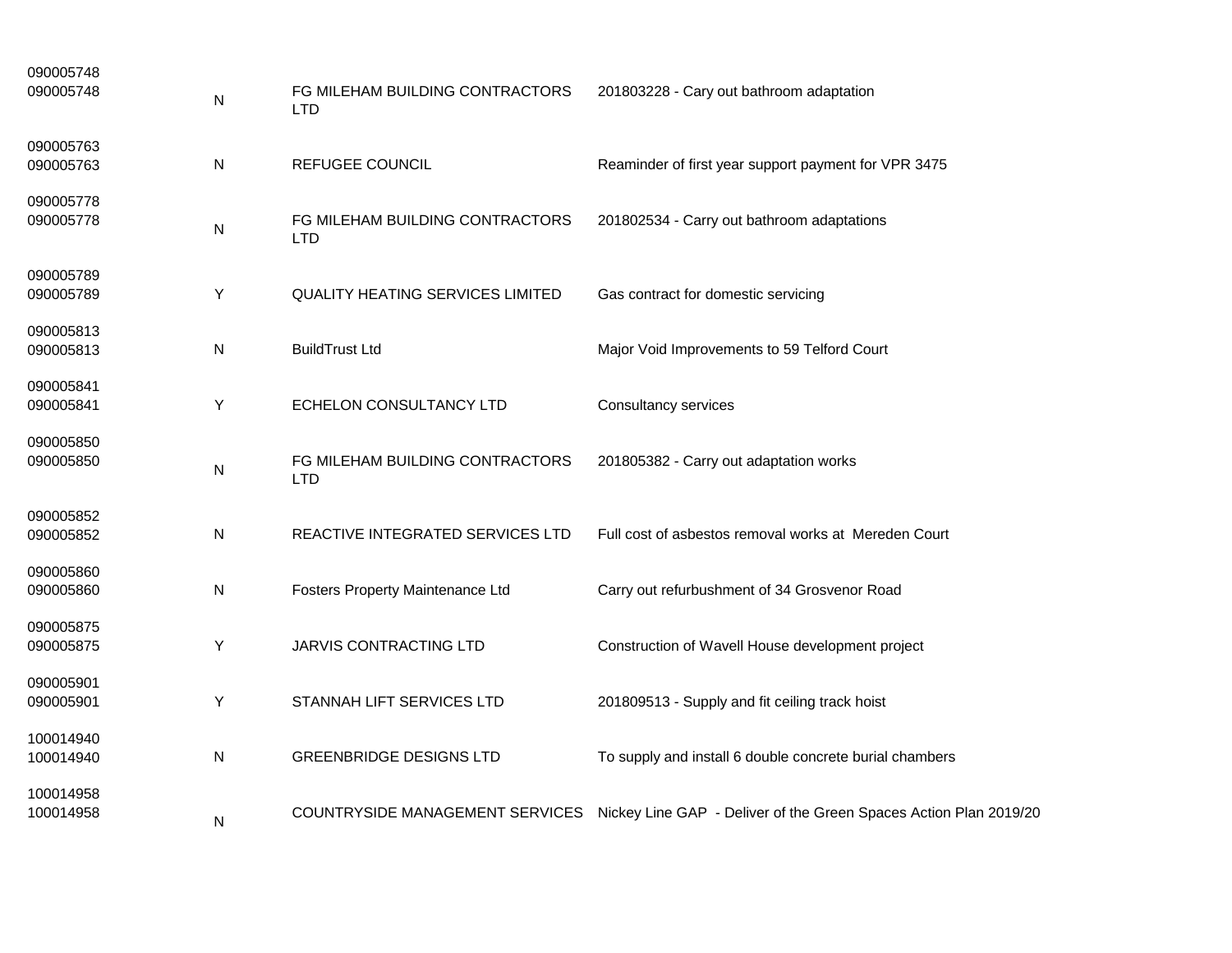| 100014964              |           |                                                                       |                                                                                            |
|------------------------|-----------|-----------------------------------------------------------------------|--------------------------------------------------------------------------------------------|
| 100014964              | Υ         | NORTHGATE PUBLIC SERVICES (UK) LTD IT consultancy & training services |                                                                                            |
| 100014964              | Υ         | NORTHGATE PUBLIC SERVICES (UK) LTD IT consultancy & training services |                                                                                            |
| 100014973<br>100014973 | N         | FARM AND COUNTRY SUPPLIES LTD                                         | Play areas at Oakley Road and Parva Close, Harpenden. Supply and install                   |
|                        |           |                                                                       | bowtop fencing and self closing gates                                                      |
| 100014991              |           |                                                                       |                                                                                            |
| 100014991              | Υ         | WICKSTEED LEISURE LTD                                                 | Supply and install a surf rider and flymobile in Parva Close play area,<br>Harpenden.      |
| 100015058              |           |                                                                       |                                                                                            |
| 100015058              | Υ         | ANGLIAN WINDOWS LIMITED                                               | Replacement windows programme                                                              |
| 100015060              |           |                                                                       |                                                                                            |
| 100015060              | N         | FARM AND COUNTRY SUPPLIES LTD                                         | The Wick Open Space - supply and install of 44m of bowtop fencing coated<br>green and gate |
| 100015073              |           |                                                                       |                                                                                            |
| 100015073              | N         | WATFORD BOROUGH COUNCIL                                               | County wide project for better business scheme                                             |
| 110005121              |           |                                                                       |                                                                                            |
| 110005121              | Υ         | DAVID NOBLE PLANNING CONSULTANCY                                      | <b>Consultancy services</b>                                                                |
| 110005123              |           |                                                                       |                                                                                            |
| 110005123              | ${\sf N}$ | <b>BRUTON KNOWLES</b>                                                 | Land Between River Lea and Palmerston Drive, Wheathampstead re:<br>5/2018/1260             |
| 110005126              |           |                                                                       |                                                                                            |
| 110005126              | Y         | HERTFORDSHIRE COUNTY COUNCIL                                          | HCC Smart Herts 2018-19                                                                    |
| 110005134              |           |                                                                       |                                                                                            |
| 110005134              | Υ         | AECOM INFRASTRUCTURE AND<br><b>ENVIRONMENT</b>                        | Planning consultancy services                                                              |
| 110005142              |           |                                                                       |                                                                                            |
| 110005142              | N         | WILLIAM LAWRENCE ADVERTISING LTD                                      | Statutory Notices for publication in The Review newspaper (weekly)                         |
| 110005145              |           |                                                                       |                                                                                            |
| 110005145              | N         | OBJECTIVE KEYSTONE LTD                                                | annual hosting & support fee                                                               |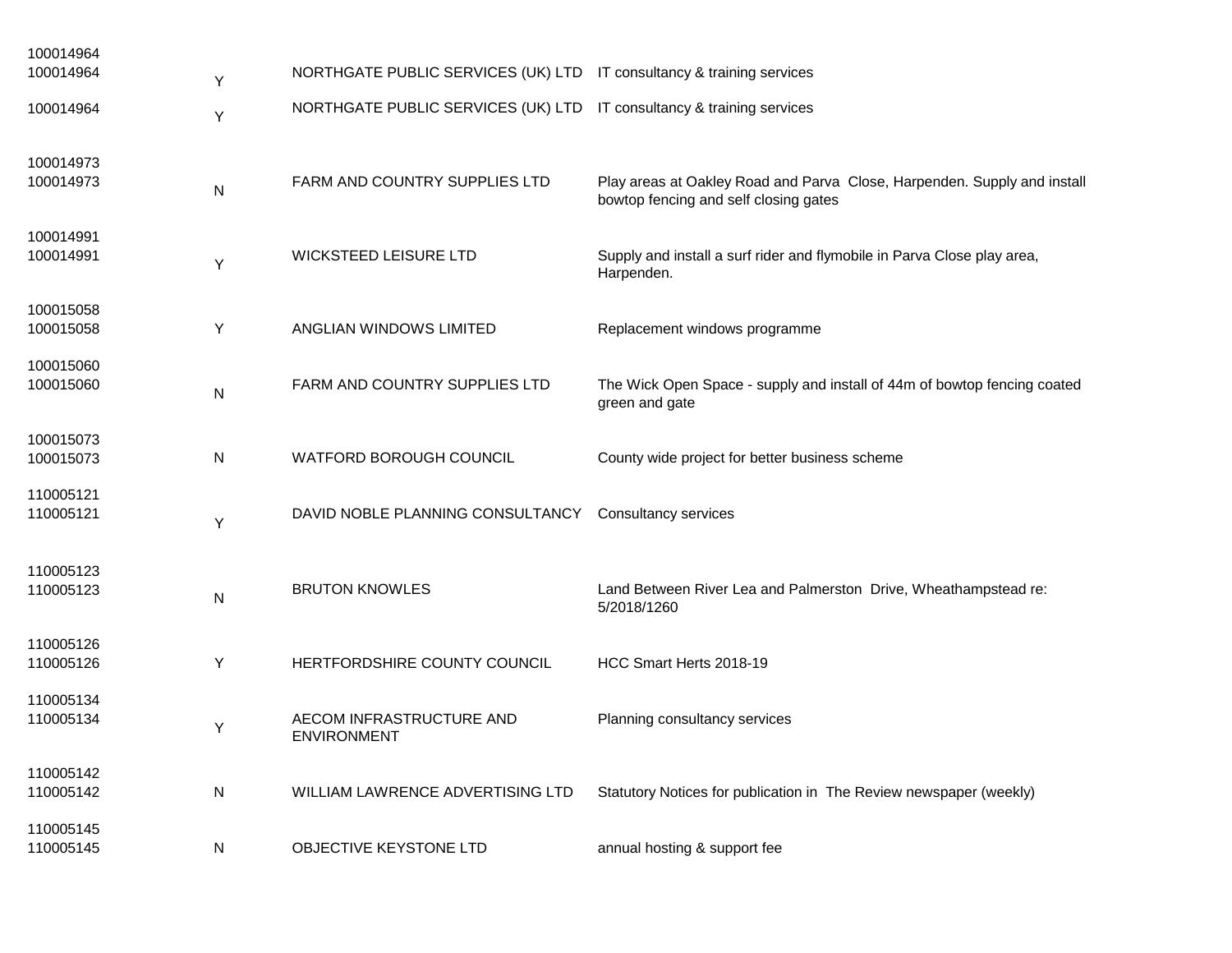| 110005151<br>110005151 | Y         | HERTFORDSHIRE COUNTY COUNCIL                                  | Support for bus services 304/657 Sunday for year 18/19                                                                              |
|------------------------|-----------|---------------------------------------------------------------|-------------------------------------------------------------------------------------------------------------------------------------|
| 110005153<br>110005153 | Y         | <b>TRL LTD</b>                                                | SA work for LP submission stage□ Review and assessment (where<br>necessary) of the Minor Modifications proposed in relation to the  |
| 110005181<br>110005181 | N         | <b>BRUTON KNOWLES</b>                                         | Specialist consulting regarding viability assessment for 5/2018/1260, Land<br>between River Lea and Palmerston Drive Wheathampstead |
| 270002293<br>270002293 | Υ         | <b>MORGAN SINDALL CONSTRUCTION &amp;</b><br><b>INFRASTRUC</b> | SADC Civic centre redevelopment project                                                                                             |
| 270002489<br>270002489 | N         | Frankham Consultancy Group                                    | CDM/Principal Designer Services for duration of CCOS south Project                                                                  |
| 270002522<br>270002522 | Υ         | <b>GARDINER AND THEOBALD LLP</b>                              | Fee for QS services to support Leyland Avenue development project through<br>RIBA Stage 4                                           |
| 270002563<br>270002563 | N         | THOMAS HALLAM CONSULTING LIMITED                              | Fee for Project Management Services to deliver the Noke Shot development<br>project                                                 |
| 270002588<br>270002588 | N         | HERTFORDSHIRE PROPERTY<br>PARTNERSHIP                         | HPP - Partners contribution for 2018-2019. Hertfordshire Property Partnership -                                                     |
| 270002590<br>270002590 | N         | TOWNSTONE LTD                                                 | <b>Consultancy services</b>                                                                                                         |
| 270002596<br>270002596 | ${\sf N}$ | TURNER AND TOWNSEND COST<br><b>MANAGEMENT LTD</b>             | CCOS South project cost consultancy services                                                                                        |
| 270002642<br>270002642 | N         | <b>FROSTS ESTATE AGENTS</b>                                   | Fee for estate agent services at Leyland Avenue, St Albans                                                                          |
| 270002663<br>270002663 | Y         | MORGAN SINDALL CONSTRUCTION &<br><b>INFRASTRUC</b>            | SADC Civic centre redevelopment project                                                                                             |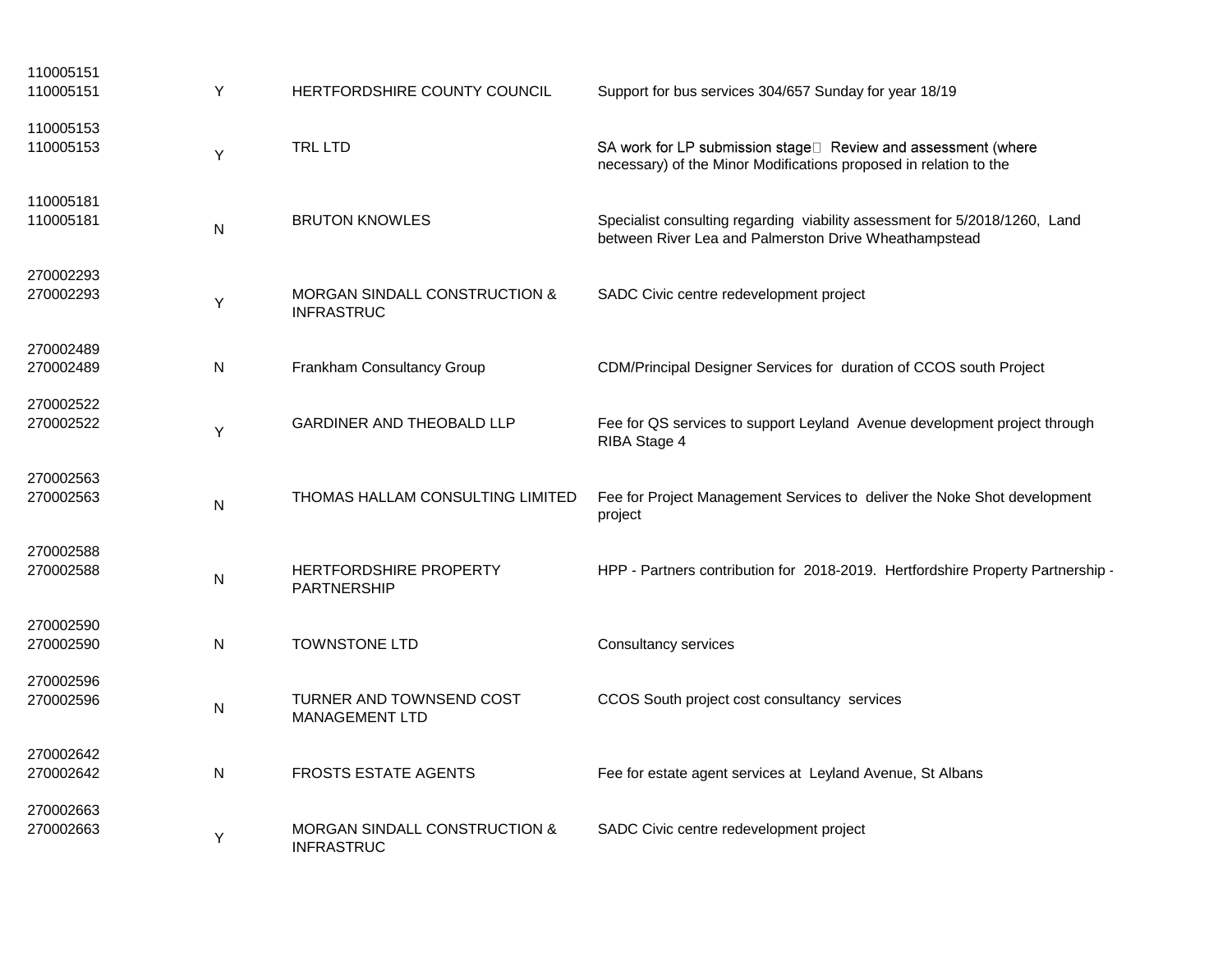| 270002680<br>270002680 | Y            | MORGAN SINDALL CONSTRUCTION &<br><b>INFRASTRUC</b> | Development costs for City Centre Opportunity Site South project                                                                     |
|------------------------|--------------|----------------------------------------------------|--------------------------------------------------------------------------------------------------------------------------------------|
| 270002687<br>270002687 | N            | FIRCROFT TREE SURGERY LIMITED                      | Tree works for the Harpenden LC development for urgent tree removals.                                                                |
| 270002688<br>270002688 | $\mathsf{N}$ | SPRINT DOOR SYSTEMS LTD                            | Alban Arena: Supply and Fit 2 sets of personnel doors                                                                                |
| 270002693<br>270002693 | N            | DUNCAN BLACKIE LIMITED                             | consultancy services                                                                                                                 |
| 270002695<br>270002695 | Υ            | ANGLIAN WINDOWS LIMITED                            | Windows & Composite Doors programme                                                                                                  |
| 270002696<br>270002696 | Y            | MORGAN SINDALL CONSTRUCTION &<br><b>INFRASTRUC</b> | Extension of existing construction contract works (further to POs 270000348,<br>270000472 and 270000556) e/o the agreed contract sum |
| 270002706<br>270002706 | N            | SPRINT DOOR SYSTEMS LTD                            | Alban Arena: Proforma 50% S&F 2 sets of doors                                                                                        |
| 270002732<br>270002732 | N            | R & J Hill Engineering Ltd                         | Westminster Running Track: Modify Hammer Cage                                                                                        |
| 270002736<br>270002736 | N            | <b>TOWNSTONE LTD</b>                               | Consultancy Services for CCOS North project                                                                                          |
| 270002783<br>270002783 | N            | <b>MTEC</b>                                        | Art handling of ArtWorks into museum for Hepworth Exhibition.                                                                        |
| 270002790<br>270002790 | Y            | BDP (BUILDING DESIGN PARTNERSHIP<br>LTD)           | CCOS South architect consultancy services                                                                                            |
| 270002807<br>270002807 | N            | FONTEYNE SIGNS & DISPLAYS LTD                      | Supply acrylic/graphics incl the City That Went Uphill                                                                               |
| 270002818<br>270002818 | ${\sf N}$    | <b>B J BUILDING SERVICES LTD</b>                   | Carry out works to Concrete Rafts                                                                                                    |
| 270002819              |              |                                                    |                                                                                                                                      |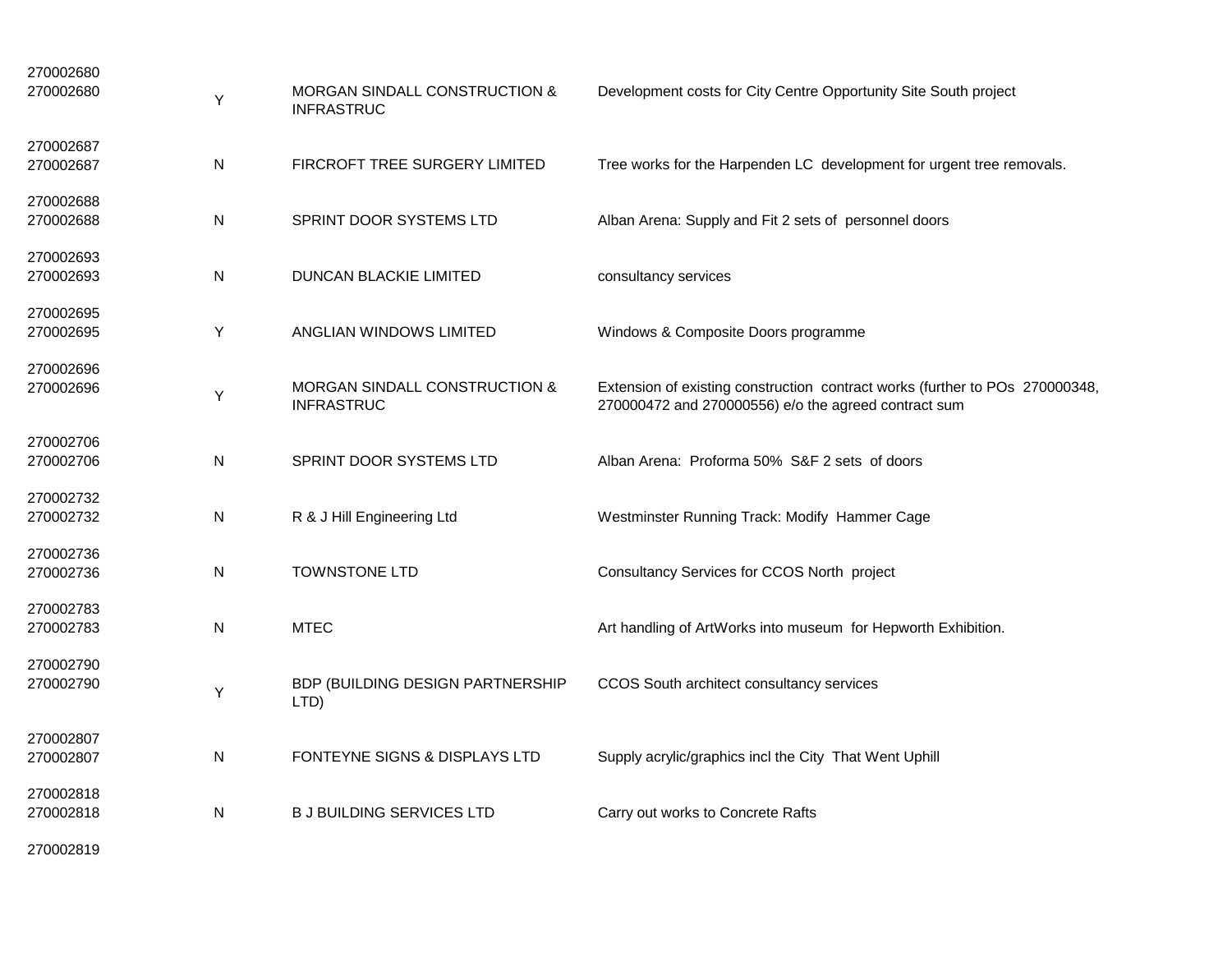| 270002819              | N | HEDERA SCREENS LTD | Installation of green screens & Removal of wooden fence          |
|------------------------|---|--------------------|------------------------------------------------------------------|
| 270002824<br>270002824 | N | Sweco UK Ltd       | Undertake Principal Inspection of District Council owned bridges |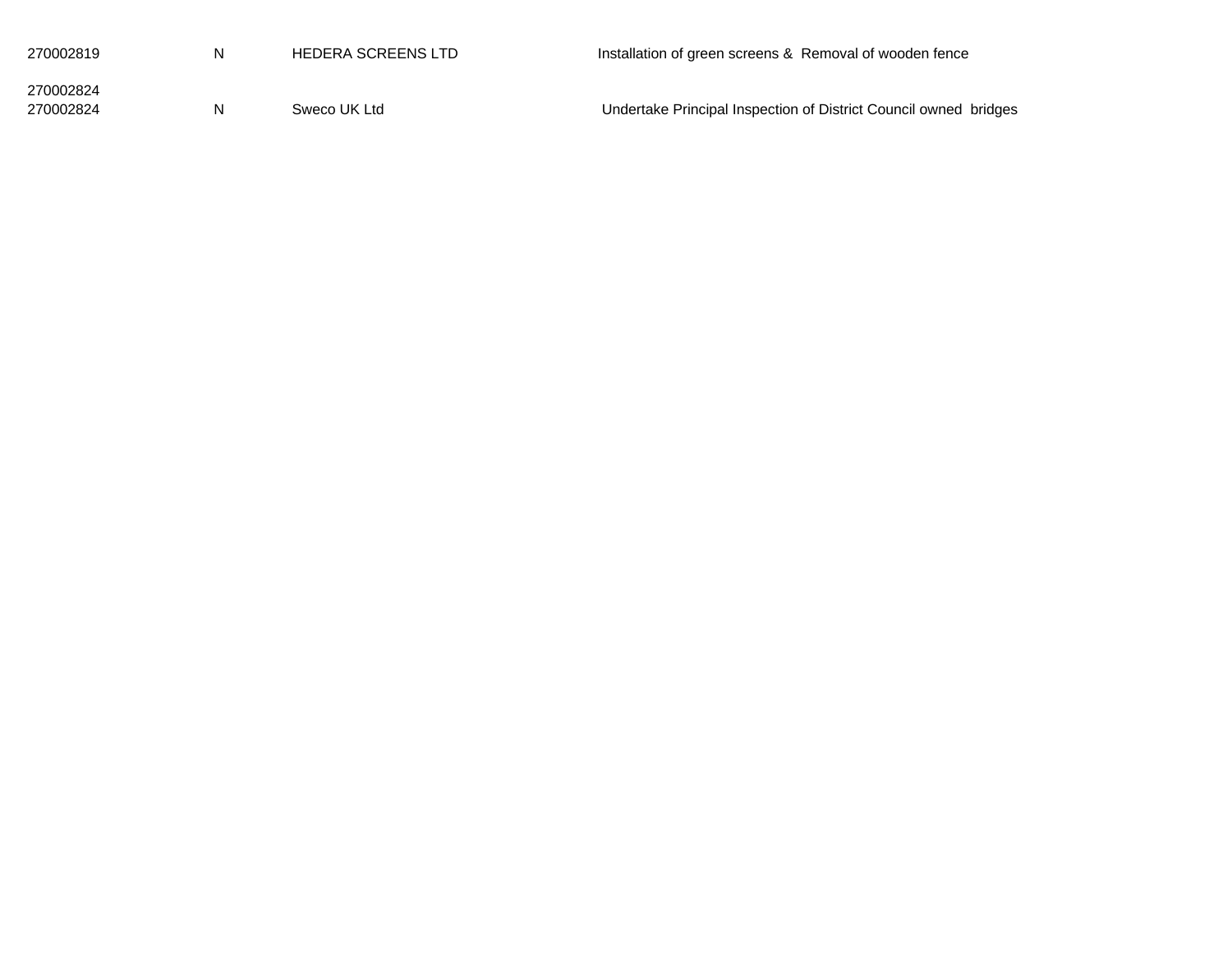| Order Date               | <b>VAT</b><br>Order Value |                 | Total           |
|--------------------------|---------------------------|-----------------|-----------------|
| 03/01/2019               | 3,523.37                  | 704.67          | 4,228.04        |
| 03/01/2019               | 1,500.00                  | 300.00          | 1,800.00        |
| 03/01/2019               | 264.77                    | 52.95           | 317.72          |
| 03/01/2019               | 3,000.00                  | 600.00          | 3,600.00        |
| <b>Total Order Value</b> | 8,288.14                  | 1,657.63        | 9,945.77        |
|                          |                           |                 |                 |
| 08/01/2019               | 7,698.54                  | 1,539.71        | 9,238.25        |
| <b>Total Order Value</b> | 7,698.54                  | 1,539.71        | 9,238.25        |
| 23/01/2019               | 18,499.08                 | 3,699.82        | 22,198.90       |
| <b>Total Order Value</b> | 18,499.08                 | 3,699.82        | 22,198.90       |
|                          |                           |                 |                 |
| 29/01/2019               | 11,000.00                 | 2,200.00        | 13,200.00       |
| <b>Total Order Value</b> | 11,000.00                 | 2,200.00        | 13,200.00       |
| 20/02/2019               | 18,499.08                 | 3,699.82        | 22,198.90       |
| <b>Total Order Value</b> | 18,499.08                 | <u>3,699.82</u> | 22,198.90       |
|                          |                           |                 |                 |
| 22/02/2019               | 13,811.00                 | 2,762.20        | 16,573.20       |
| <b>Total Order Value</b> | 13,811.00                 | 2,762.20        | 16,573.20       |
|                          |                           |                 |                 |
| 20/03/2019               | 45,560.00                 | 9,112.00        | 54,672.00       |
| 20/03/2019               | 850.00                    | 170.00          | 1,020.00        |
| <b>Total Order Value</b> | 46,410.00                 | 9,282.00        | 55,692.00       |
| 28/03/2019               | 18,499.08                 | 3,699.82        | 22,198.90       |
| <b>Total Order Value</b> | 18,499.08                 | 3,699.82        | 22,198.90       |
|                          |                           |                 |                 |
| 22/01/2019               | 6,355.57                  | 1,271.11        | 7,626.68        |
| <b>Total Order Value</b> | 6,355.57                  | 1,271.11        | <u>7,626.68</u> |
|                          |                           |                 |                 |
| 23/01/2019               | 9,510.00                  | 1,902.00        | 11,412.00       |
| <b>Total Order Value</b> | 9,510.00                  | 1,902.00        | 11,412.00       |
|                          |                           |                 |                 |
| 31/01/2019               | 5,000.00                  | 1,000.00        | 6,000.00        |
| <b>Total Order Value</b> | 5,000.00                  | 1,000.00        | 6,000.00        |
|                          |                           |                 |                 |
| 03/02/2019               | 18,050.00                 | 3,610.00        | 21,660.00       |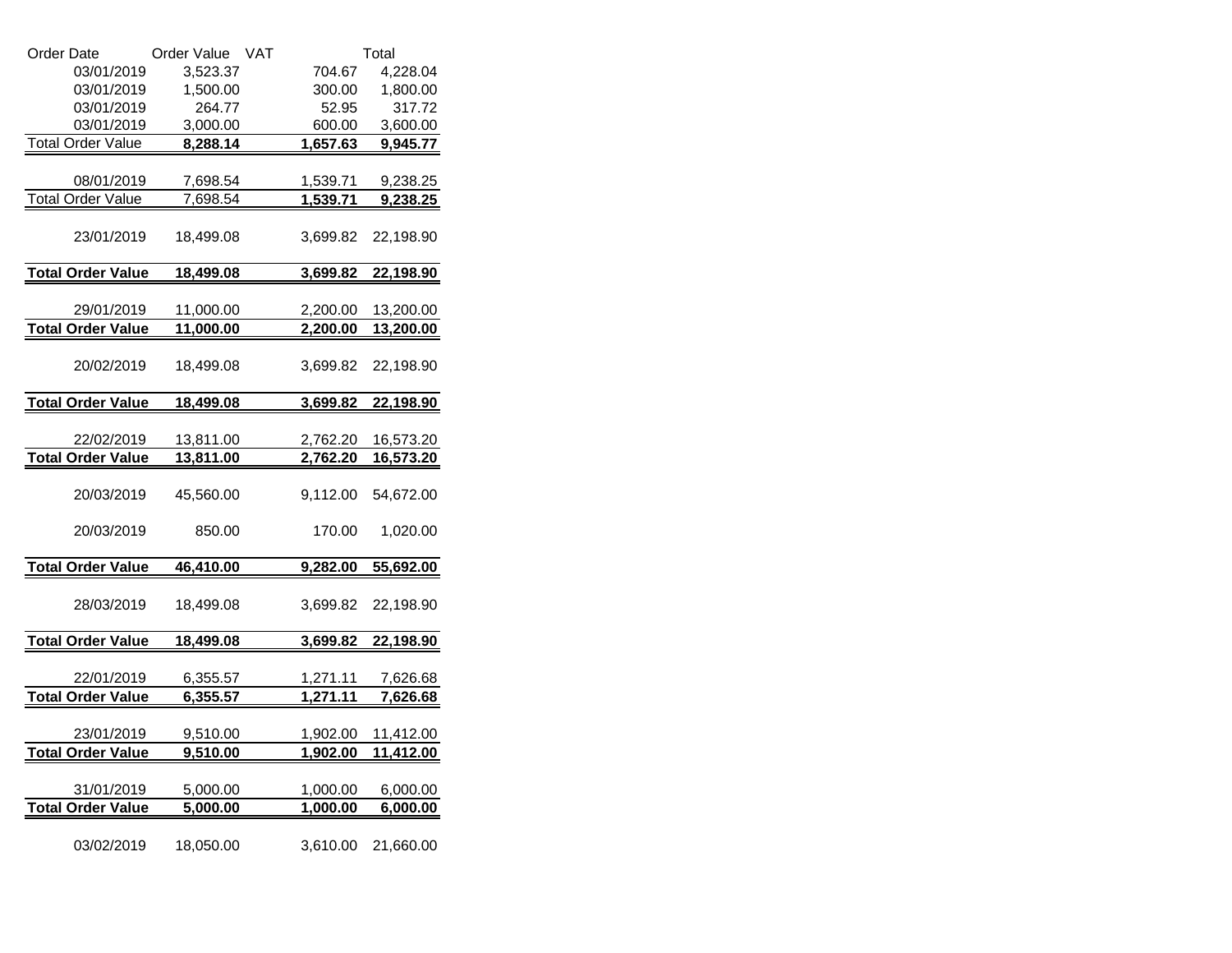| <b>Total Order Value</b> | 18,050.00  | 3,610.00             | 21,660.00             |
|--------------------------|------------|----------------------|-----------------------|
|                          |            |                      |                       |
| 03/02/2019               | 3,000.00   | 600.00               | 3,600.00              |
| 03/02/2019               | 850.00     | 170.00               |                       |
|                          |            |                      | 1,020.00              |
| 03/02/2019               | 2,550.00   | 510.00               | 3,060.00              |
|                          |            |                      |                       |
| <b>Total Order Value</b> | 6,400.00   | 1,280.00             | 7,680.00              |
|                          |            |                      |                       |
| 03/02/2019               | 2,760.00   | 552.00               | 3,312.00              |
| 03/02/2019               | 4,658.98   | 931.80               | 5,590.78              |
|                          |            |                      |                       |
| <b>Total Order Value</b> | 7,418.98   | 1,483.80             | 8,902.78              |
|                          |            |                      |                       |
| 07/02/2019               | 171,303.40 |                      | 34,260.68 205,564.08  |
| 07/02/2019               | 171,303.40 |                      | 34,260.68 205,564.08  |
| 07/02/2019               | 171,303.40 |                      | 34,260.68 205,564.08  |
| 07/02/2019               | 171,303.40 |                      | 34,260.68 205,564.08  |
| 07/02/2019               | 119,250.00 |                      | 23,850.00 143,100.00  |
| <b>Total Order Value</b> | 804,463.60 |                      | 160,892.72 965,356.32 |
|                          |            |                      |                       |
| 08/02/2019               | 132.65     | 26.53                | 159.18                |
| 08/02/2019               | 1,367.48   | 273.50               | 1,640.98              |
| 08/02/2019               | 2,051.22   | 410.24               | 2,461.46              |
| 08/02/2019               | 584.86     | 116.97               | 701.83                |
| 08/02/2019               | 584.86     | 116.97               | 701.83                |
| 08/02/2019               | 292.43     | 58.49                | 350.92                |
| <b>Total Order Value</b> | 5,013.50   | 1,002.70             | 6,016.20              |
|                          |            |                      |                       |
| 08/02/2019               | 77,179.83  | 15,435.97            | 92,615.80             |
| 08/02/2019               | 20,373.50  | 4,074.70             | 24,448.20             |
| 08/02/2019               | 71,040.00  | 14,208.00            | 85,248.00             |
|                          |            |                      |                       |
| 08/02/2019               | 31,456.00  | 6,291.20<br>1,056.00 | 37,747.20             |
| 08/02/2019               | 5,280.00   |                      | 6,336.00              |
| 08/02/2019               | 45,561.60  | 9,112.32             | 54,673.92             |
| <b>Total Order Value</b> | 250,890.93 | 50,178.19            | 301,069.12            |
| 25/02/2019               | 3,000.00   | 600.00               | 3,600.00              |
|                          |            |                      |                       |
| 25/02/2019               | 600.00     | 120.00               | 720.00                |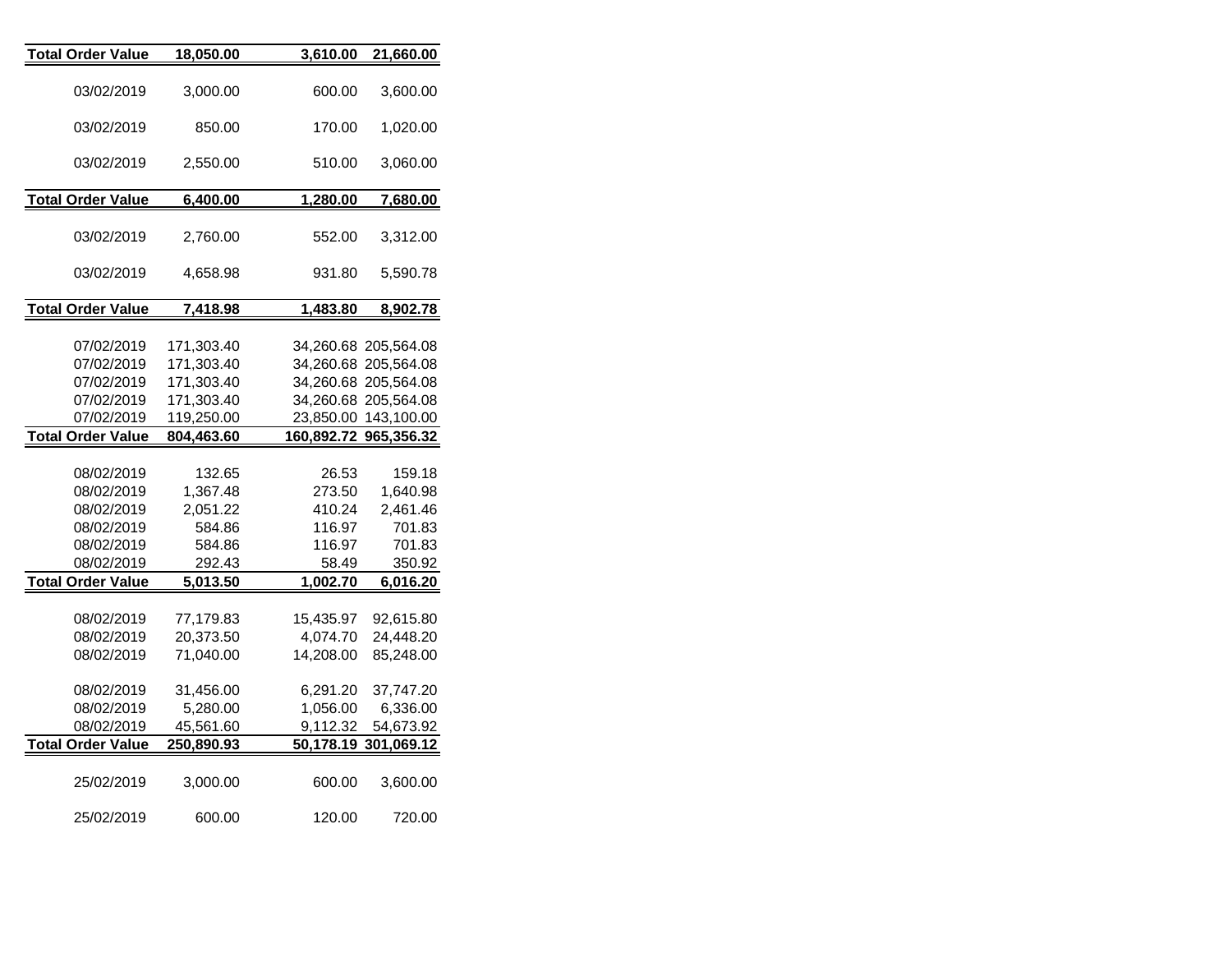| 25/02/2019                             | 3,000.00                         | 600.00                         | 3,600.00                         |
|----------------------------------------|----------------------------------|--------------------------------|----------------------------------|
| 25/02/2019                             | 600.00                           | 120.00                         | 720.00                           |
| 25/02/2019                             | 3,600.00                         | 720.00                         | 4,320.00                         |
| <b>Total Order Value</b>               | 10,800.00                        | 2,160.00                       | 12,960.00                        |
|                                        |                                  |                                |                                  |
| 26/02/2019                             | 10,367.80                        | 2,073.56                       | 12,441.36                        |
| <b>Total Order Value</b>               | <u>10,367.80</u>                 | 2,073.56                       | 12,441.36                        |
| 27/02/2019                             | 6,401.30                         | 1,280.26                       | 7,681.56                         |
| <b>Total Order Value</b>               | 6,401.30                         | 1,280.26                       | 7,681.56                         |
| 13/03/2019                             | 17,525.00                        | 3,505.00                       | 21,030.00                        |
| <b>Total Order Value</b>               | 17,525.00                        | <u>3,505.00</u>                | 21,030.00                        |
| 13/03/2019                             | 43,115.07                        | 8,623.01                       | 51,738.08                        |
| <b>Total Order Value</b>               | 43,115.07                        | 8,623.01                       | 51,738.08                        |
| 13/03/2019                             | 44,232.04                        | 8,846.41                       | 53,078.45                        |
| <b>Total Order Value</b>               | <u>44,232.04</u>                 | 8,846.41                       | 53,078.45                        |
|                                        |                                  |                                |                                  |
| 13/03/2019                             | 5,000.00                         | 1,000.00                       | 6,000.00                         |
| <b>Total Order Value</b>               | <u>5,000.00</u>                  | <u>1,000.00</u>                | 6,000.00                         |
| 43539                                  | 80,826.75                        | 16,165.35                      | 96,992.10                        |
| <b>Total Order Value</b>               | 80,826.75                        | <u>16,165.35</u>               | <u>96,992.10</u>                 |
| 15/03/2019<br>15/03/2019<br>15/03/2019 | 49,939.89<br>582.10<br>16,280.00 | 9,987.98<br>116.42<br>3,256.00 | 59,927.87<br>698.52<br>19,536.00 |
| 15/03/2019                             | 1,210.00                         | 242.00                         | 1,452.00                         |
| <b>Total Order Value</b>               | 68,011.99                        | 13,602.40                      | 81,614.39                        |
|                                        |                                  |                                |                                  |
| 19/03/2019                             | 8,372.68                         | 1,674.54                       | 10,047.22                        |
| 19/03/2019                             | 3,316.20                         | 663.24                         | 3,979.44                         |
| <b>Total Order Value</b>               | 11,688.88                        | 2,337.78                       | 14,026.66                        |
| 20/03/2019                             | 3,200.00                         | 640.00                         | 3,840.00                         |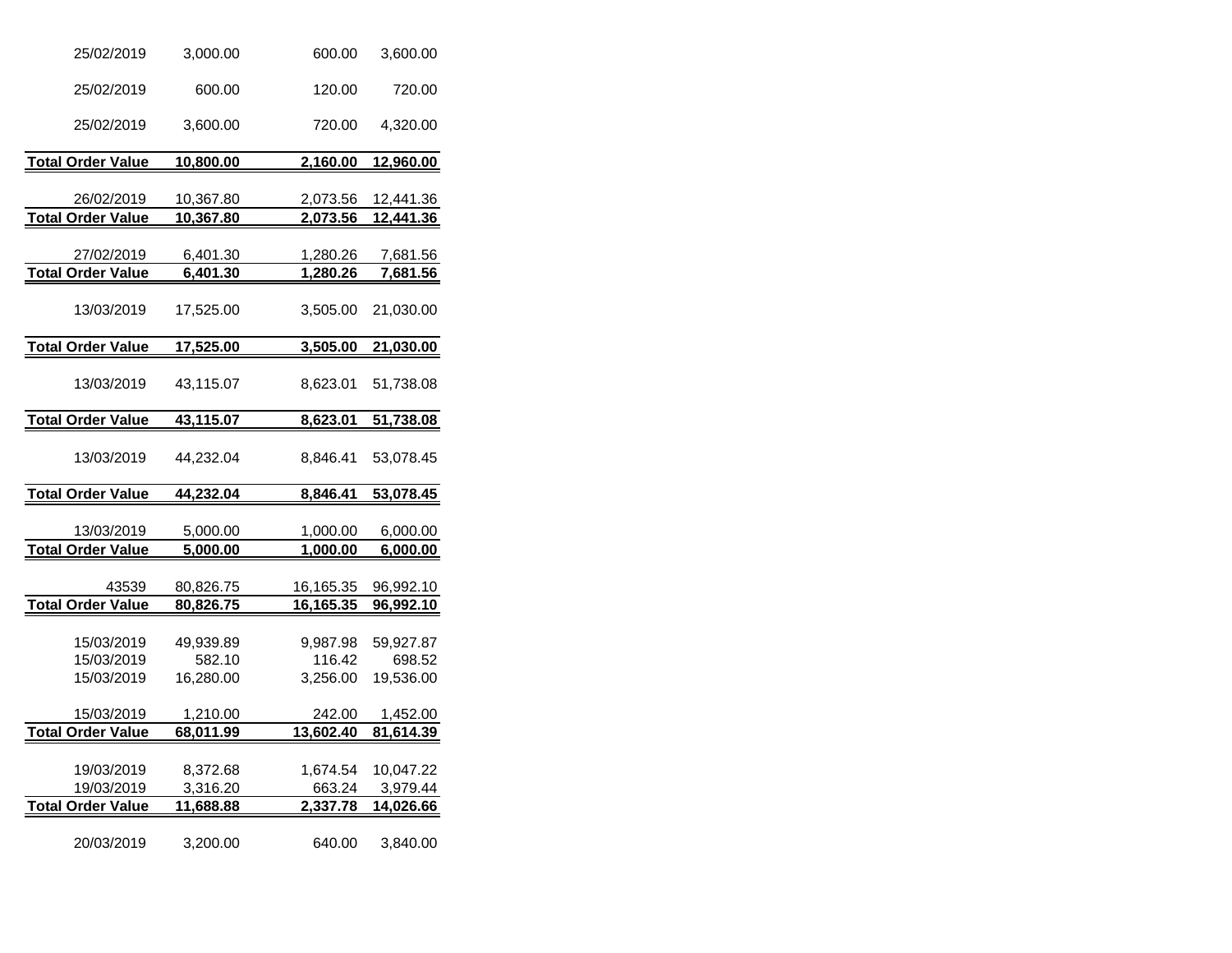| 20/03/2019               | 6,000.00              | 1,200.00             | 7,200.00               |
|--------------------------|-----------------------|----------------------|------------------------|
| <b>Total Order Value</b> | 9,200.00              | 1,840.00             | 11,040.00              |
| 21/03/2019               | 58,178.00             | 11,635.60            | 69,813.60              |
| <b>Total Order Value</b> | 58,178.00             | 11,635.60            | 69,813.60              |
| 21/03/2019               | 67,500.00             | 13,500.00            | 81,000.00              |
| 21/03/2019               | 67,500.00             | 13,500.00            | 81,000.00              |
| 21/03/2019               | 10,000.00             | 2,000.00             | 12,000.00              |
| 21/03/2019               | 30,001.45             | 6,000.29             | 36,001.74              |
| 21/03/2019               | 165,584.95            | 33,116.99            | 198,701.94             |
| 21/03/2019               | 224,098.60            |                      | 44,819.72 268,918.32   |
| <b>Total Order Value</b> | 564,685.00            |                      | 112,937.00 677,622.00  |
|                          |                       |                      |                        |
| 21/03/2019               | 12,203.55             | 2,440.71             | 14,644.26              |
|                          |                       |                      |                        |
| <b>Total Order Value</b> | 12,203.55             | 2,440.71             | 14,644.26              |
|                          |                       |                      |                        |
| 22/03/2019               | 11,810.00             | 2,362.00             | 14,172.00              |
| <b>Total Order Value</b> | 11,810.00             | 2,362.00             | 14,172.00              |
| 27/03/2019               | 5,600.00              | 1,120.00             | 6,720.00               |
| 27/03/2019               | 8,400.00              | 1,680.00             | 10,080.00              |
| 27/03/2019               | 8,400.00              | 1,680.00             | 10,080.00              |
| 27/03/2019               | 10,080.00             | 2,016.00             | 12,096.00              |
| 27/03/2019<br>27/03/2019 | 10,080.00<br>8,400.00 | 2,016.00<br>1,680.00 | 12,096.00<br>10,080.00 |
| 27/03/2019               | 8,400.00              | 1,680.00             | 10,080.00              |
| 27/03/2019               | 4,640.00              | 928.00               | 5,568.00               |
| <b>Total Order Value</b> | 64,000.00             | 12,800.00            | 76,800.00              |
| 28/03/2019               | 5,000.00              | 1,000.00             | 6,000.00               |
| <b>Total Order Value</b> | 5,000.00              | 1,000.00             | 6,000.00               |
| 28/03/2019               | 5,000.00              | 1,000.00             | 6,000.00               |
| 28/03/2019               | 5,000.00              | 1,000.00             | 6,000.00               |
| 28/03/2019<br>28/03/2019 | 5,000.00<br>5,000.00  | 1,000.00<br>1,000.00 | 6,000.00<br>6,000.00   |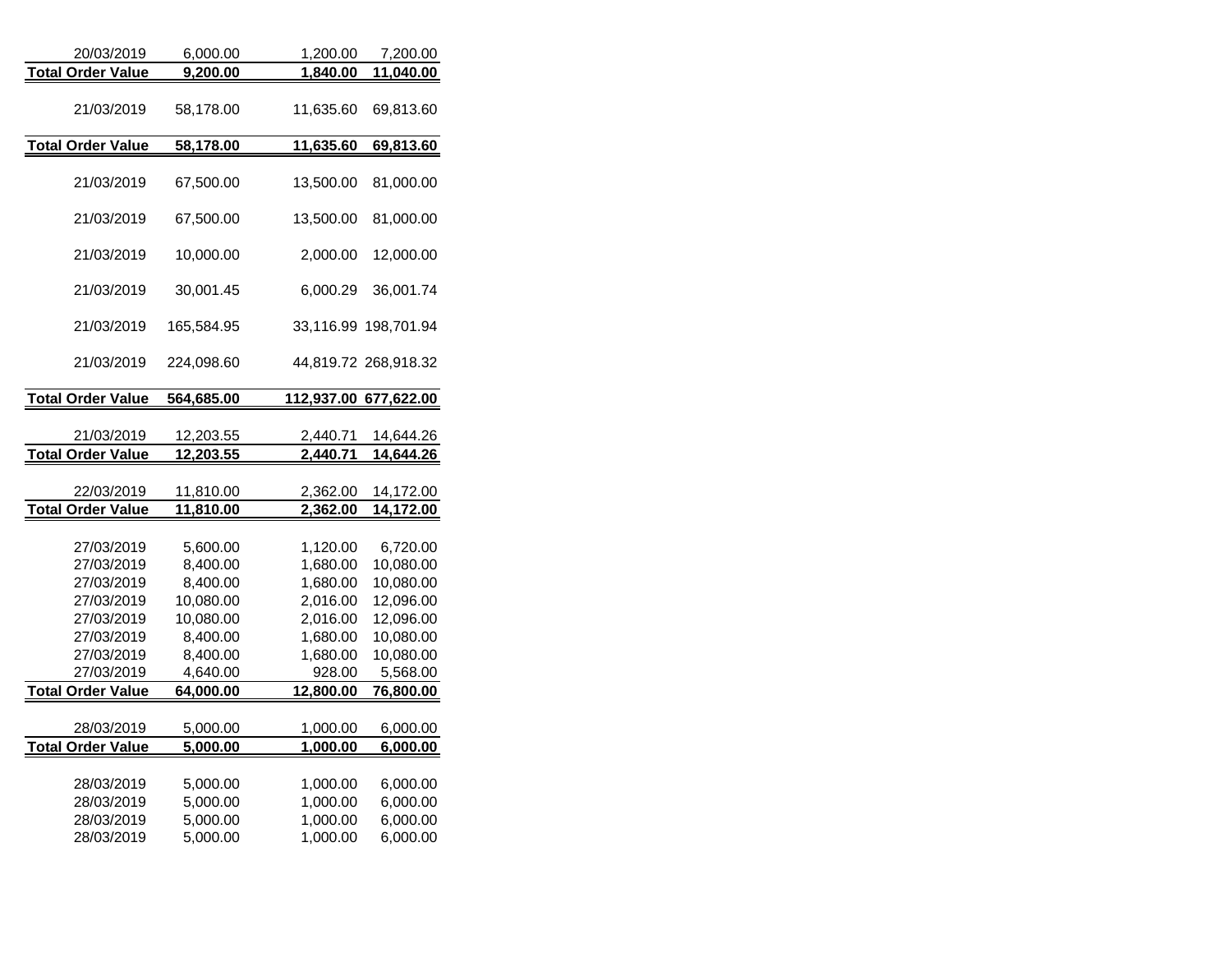| <u> Total Order Value</u> | <u>20,000.00</u> | <u>4,000.00</u> | 24,000.00         |
|---------------------------|------------------|-----------------|-------------------|
|                           |                  |                 |                   |
| 10/01/2019                | 10,450.00        | 2,090.00        | 12,540.00         |
| <b>Total Order Value</b>  | <u>10,450.00</u> | <u>2,090.00</u> | <u>12,540.00</u>  |
|                           |                  |                 |                   |
| 10/01/2019                | 26,970.00        | 5,394.00        | 32,364.00         |
| 10/01/2019                | 4,495.00         | 899.00          | 5,394.00          |
| 10/01/2019                | 10,440.50        | 2,088.10        | 12,528.60         |
| 10/01/2019                | 7,192.00         | 1,438.40        | 8,630.40          |
| 10/01/2019                | 6,000.00         | 1,200.00        | 7,200.00          |
| 10/01/2019                | 4,495.00         | 899.00          | 5,394.00          |
| <b>Total Order Value</b>  | 59,592.50        | 11,918.50       | 71,511.00         |
|                           |                  |                 |                   |
| 13/01/2019                | 5,939.88         | 1,187.98        | 7,127.86          |
| 13/01/2019                | 594.00           | 118.80          | 712.80            |
| 13/01/2019                | 1,500.00         | 300.00          | 1,800.00          |
| <b>Total Order Value</b>  | <u>8,033.88</u>  | <u>1,606.78</u> | <u>9,640.66</u>   |
|                           |                  |                 |                   |
| 23/01/2019                | 122,817.53       | 24,563.51       | 147,381.04        |
| <u> Total Order Value</u> | 122,817.53       | 24,563.51       | <u>147,381.04</u> |
|                           |                  |                 |                   |
| 06/02/2019                | 5,312.50         | 1,062.50        | 6,375.00          |
| <b>Total Order Value</b>  | 5,312.50         | <u>1,062.50</u> | 6,375.00          |
|                           |                  |                 |                   |
| 12/02/2019                | 5,523.30         | 1,104.66        | 6,627.96          |
| <b>Total Order Value</b>  | 5,523.30         | 1,104.66        | 6,627.96          |
|                           |                  |                 |                   |
| 14/02/2019                | 3,500.00         | 700.00          | 4,200.00          |
| 14/02/2019                | 1,500.00         | 300.00          | 1,800.00          |
| <b>Total Order Value</b>  | 5,000.00         | 1,000.00        | <u>6,000.00</u>   |
|                           |                  |                 |                   |
| 14/02/2019                | 7,242.52         | 1,448.50        | 8,691.02          |
| 14/02/2019                | 724.24           | 144.85          | 869.09            |
| 14/02/2019                | 1,890.72         | 378.14          | 2,268.86          |
| <b>Total Order Value</b>  | 9,857.48         | 1,971.50        | <u>11,828.98</u>  |
|                           |                  |                 |                   |
| 27/02/2019                | 12,250.00        | 2,450.00        | 14,700.00         |
| <b>Total Order Value</b>  | 12,250.00        | 2,450.00        | 14,700.00         |
|                           |                  |                 |                   |
| 05/03/2019                | 7,000.00         | 1,400.00        | 8,400.00          |
| <b>Total Order Value</b>  | <u>7,000.00</u>  | <u>1,400.00</u> | <u>8,400.00</u>   |
|                           |                  |                 |                   |
| 12/03/2019                | 2,398.00         | 479.60          | 2,877.60          |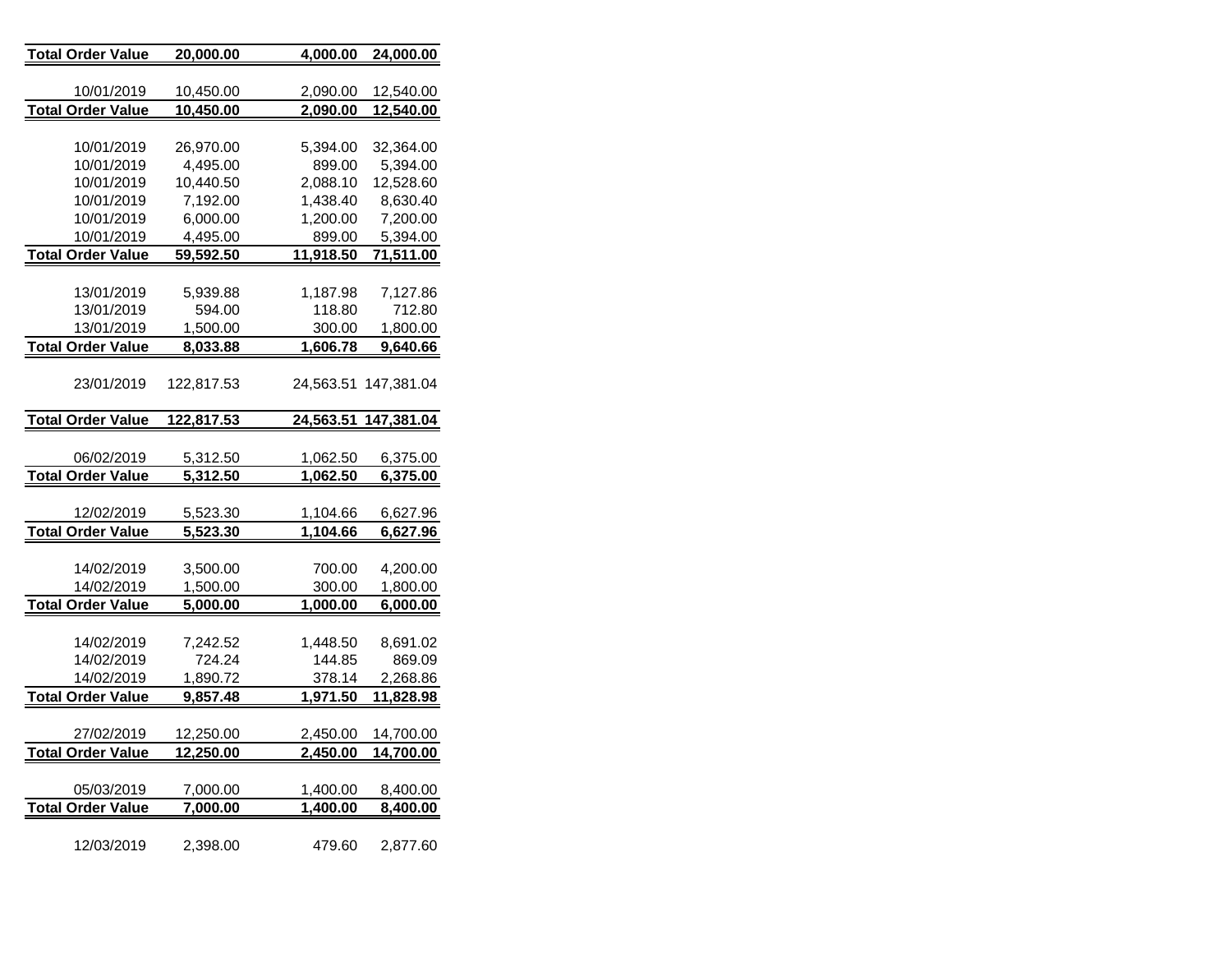| 12/03/2019                             | 2,031.00         | 406.20          | 2,437.20         |
|----------------------------------------|------------------|-----------------|------------------|
| 12/03/2019                             | 11,577.00        | 2,315.40        | 13,892.40        |
| <b>Total Order Value</b>               | 16,006.00        | 3,201.20        | 19,207.20        |
|                                        |                  |                 |                  |
| 12/03/2019                             | 19,345.00        | 3,869.00        | 23,214.00        |
| <b>Total Order Value</b>               | 19,345.00        | 3,869.00        | 23,214.00        |
|                                        |                  |                 |                  |
| 27/03/2019                             | 6,044.50         | 1,208.90        | 7,253.40         |
| <b>Total Order Value</b>               | 6,044.50         | 1,208.90        | 7,253.40         |
|                                        |                  |                 |                  |
| 28/03/2019<br><b>Total Order Value</b> | 8,097.48         | 1,619.50        | <u>9,716.98</u>  |
|                                        | 8,097.48         | 1,619.50        | 9,716.98         |
| 14/02/2019                             | 5,000.00         | 1,000.00        | 6,000.00         |
| 14/02/2019                             | 5,000.00         | 1,000.00        | 6,000.00         |
| 14/02/2019                             | 5,000.00         | 1,000.00        | 6,000.00         |
| <b>Total Order Value</b>               | <u>15,000.00</u> | 3,000.00        | 18,000.00        |
|                                        |                  |                 |                  |
| 03/01/2019                             | 8,000.00         | 1,600.00        | 9,600.00         |
| <b>Total Order Value</b>               | <u>8,000.00</u>  | <u>1,600.00</u> | 9,600.00         |
|                                        |                  |                 |                  |
| 07/01/2019                             | 12,153.66        | 2,430.73        | 14,584.39        |
| <b>Total Order Value</b>               | 12,153.66        | 2,430.73        | 14,584.39        |
|                                        |                  |                 |                  |
| 07/01/2019                             | 10,890.00        | 2,178.00        | 13,068.00        |
| <b>Total Order Value</b>               | 10,890.00        | 2,178.00        | 13,068.00        |
|                                        |                  |                 |                  |
| 08/01/2019                             | 5,280.00         | 1,056.00        | 6,336.00         |
| <b>Total Order Value</b>               | 5,280.00         | 1,056.00        | 6,336.00         |
|                                        |                  |                 |                  |
| 08/01/2019<br><b>Total Order Value</b> | 19,602.75        | 3,920.55        | 23,523.30        |
|                                        | <u>19,602.75</u> | <u>3,920.55</u> | <u>23,523.30</u> |
| 08/01/2019                             | <u>5,910.00</u>  | <u>1,182.00</u> | <u>7,092.00</u>  |
| <b>Total Order Value</b>               | <u>5,910.00</u>  | 1,182.00        | <u>7,092.00</u>  |
|                                        |                  |                 |                  |
| 08/01/2019                             | 18,910.00        | 3,782.00        | 22,692.00        |
| <b>Total Order Value</b>               | 18,910.00        | 3,782.00        | 22,692.00        |
|                                        |                  |                 |                  |
| 08/01/2019                             | 30,761.00        | 6,152.20        | 36,913.20        |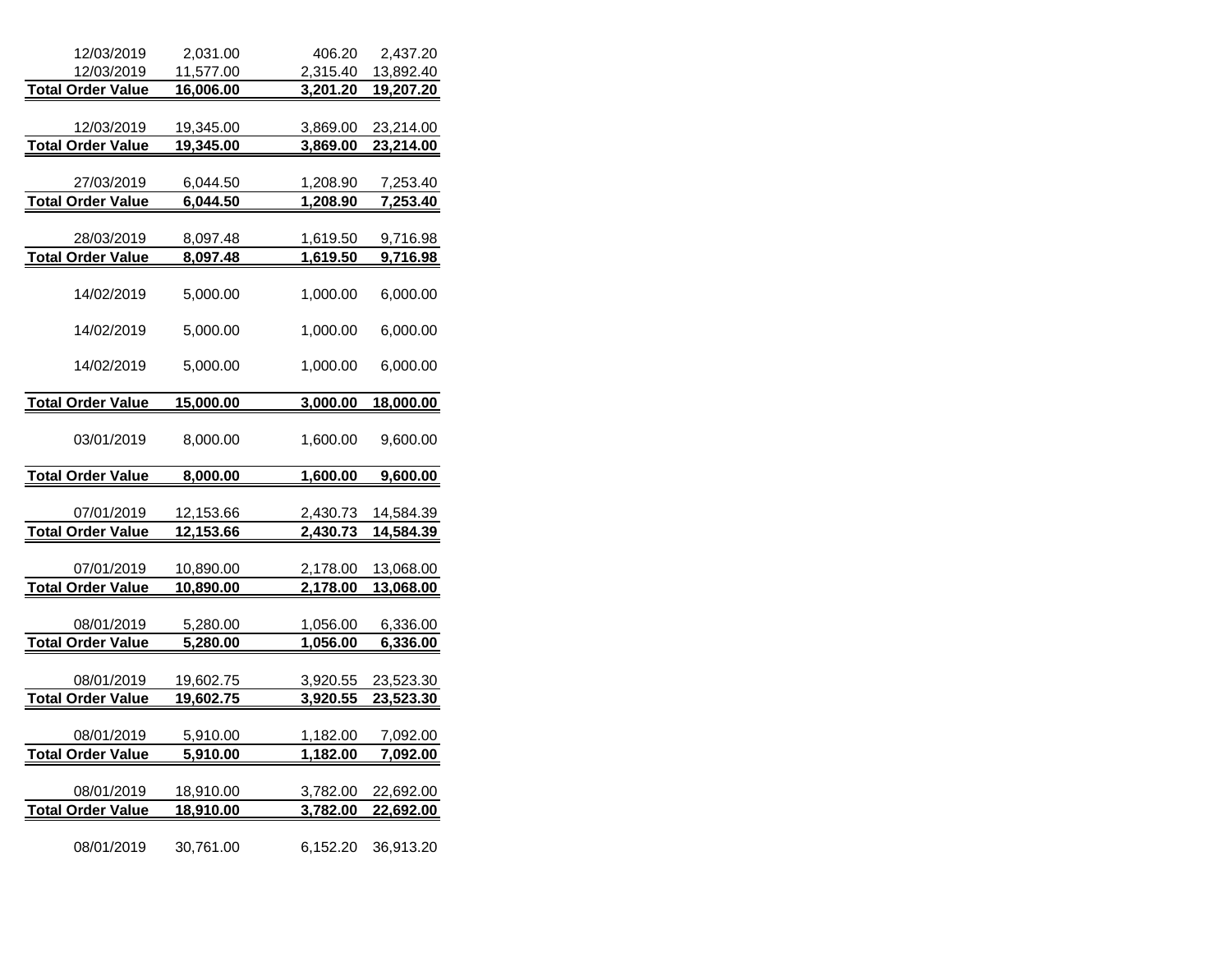| <b>Total Order Value</b>               | 30,761.00              | 6,152.20 | <u>36,913.20</u>       |
|----------------------------------------|------------------------|----------|------------------------|
|                                        |                        |          |                        |
| 10/01/2019                             | 13,598.00              | 2,719.60 | 16,317.60              |
| <b>Total Order Value</b>               | 13,598.00              | 2,719.60 | 16,317.60              |
|                                        |                        |          |                        |
| 13/01/2019                             | 8,408.00               | 1,681.60 | 10,089.60              |
|                                        |                        |          |                        |
| <b>Total Order Value</b>               | 8,408.00               | 1,681.60 | 10,089.60              |
|                                        |                        |          |                        |
| 13/01/2019                             | 13,759.19              | 2,751.84 | 16,511.03              |
| <b>Total Order Value</b>               | 13,759.19              | 2,751.84 | 16,511.03              |
|                                        |                        |          |                        |
| 13/01/2019<br><b>Total Order Value</b> | 14,632.12<br>14,632.12 | 2,926.42 | 17,558.54<br>17,558.54 |
|                                        |                        | 2,926.42 |                        |
| 15/01/2019                             | 6,500.00               | 1,300.00 | 7,800.00               |
| <b>Total Order Value</b>               | 6,500.00               | 1,300.00 | 7,800.00               |
|                                        |                        |          |                        |
| 22/01/2019                             | 8,618.00               | 1,723.60 | 10,341.60              |
|                                        |                        |          |                        |
| <b>Total Order Value</b>               | 8,618.00               | 1,723.60 | 10,341.60              |
|                                        |                        |          |                        |
| 22/01/2019                             | 11,850.00              | 2,370.00 | 14,220.00              |
| <b>Total Order Value</b>               | 11,850.00              | 2,370.00 | 14,220.00              |
|                                        |                        |          |                        |
| 22/01/2019                             | 7,905.00               | 1,581.00 | 9,486.00               |
|                                        |                        |          |                        |
| <b>Total Order Value</b>               | 7,905.00               | 1,581.00 | 9,486.00               |
|                                        |                        |          |                        |
| 22/01/2019                             | 8,008.00               | 1,601.60 | 9,609.60               |
|                                        |                        |          |                        |
| Total Order Value                      | 8,008.00               | 1,601.60 | 9,609.60               |
| 22/01/2019                             | 24,950.00              | 4,990.00 | 29,940.00              |
| <b>Total Order Value</b>               | 24,950.00              | 4,990.00 | 29,940.00              |
|                                        |                        |          |                        |
| 22/01/2019                             | 5,293.00               | 1,058.60 | 6,351.60               |
| <b>Total Order Value</b>               | 5,293.00               | 1,058.60 | 6,351.60               |
|                                        |                        |          |                        |
| 24/01/2019                             | 368.80                 | 73.76    | 442.56                 |
| 24/01/2019                             | 91.71                  | 18.34    | 110.05                 |
| 24/01/2019                             | 91.71                  | 18.34    | 110.05                 |
| 24/01/2019                             | 488.31                 | 97.66    | 585.97                 |
| 24/01/2019                             | 84.05                  | 16.81    | 100.86                 |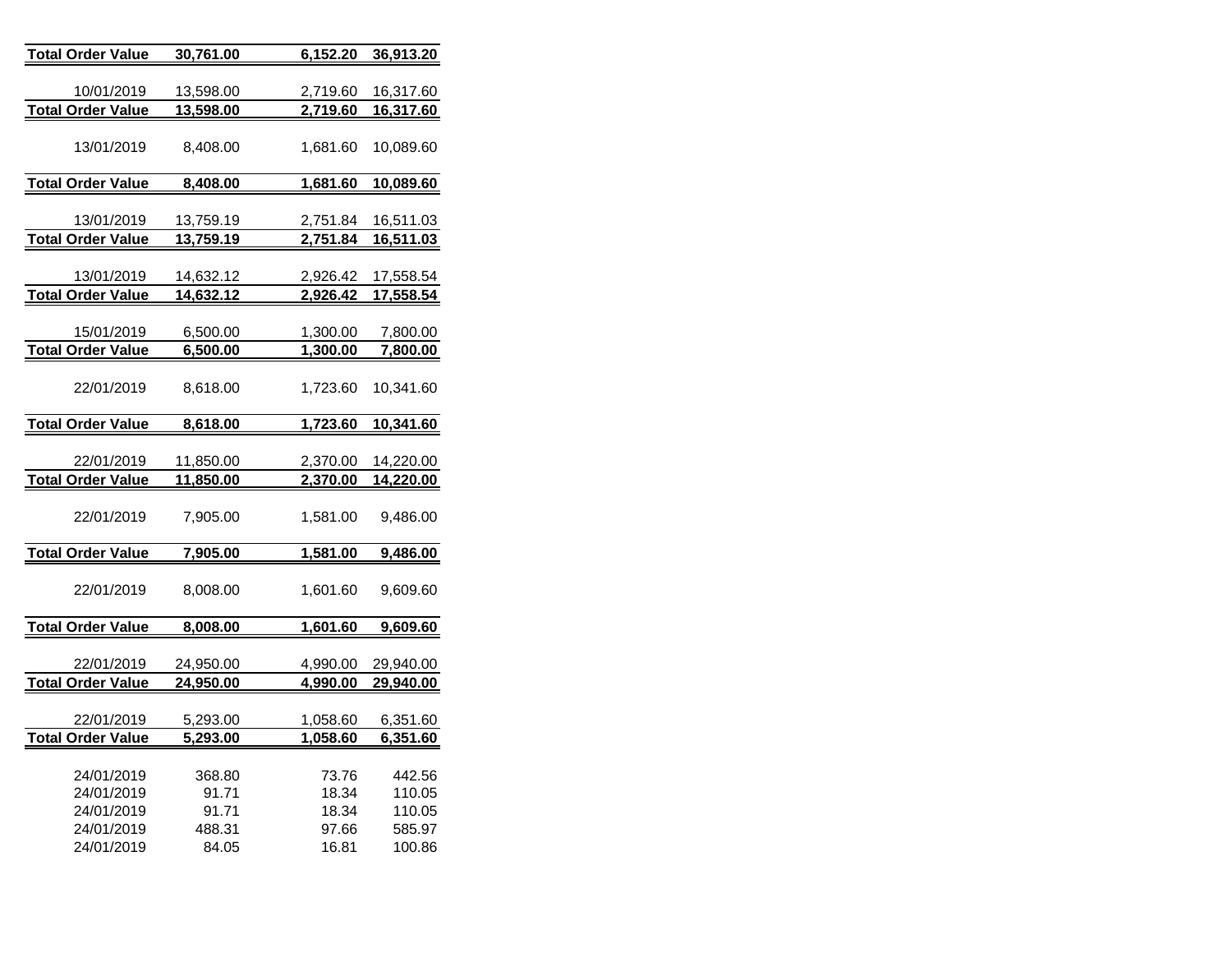| 24/01/2019               | 288.82    | 57.76    | 346.58    |
|--------------------------|-----------|----------|-----------|
| 24/01/2019               | 251.64    | 50.33    | 301.97    |
| 24/01/2019               | 91.71     | 18.34    | 110.05    |
| 24/01/2019               | 80.05     | 16.01    | 96.06     |
| 24/01/2019               | 2,872.42  | 574.48   | 3,446.90  |
| 24/01/2019               | 500.00    | 100.00   | 600.00    |
| 24/01/2019               | 106.82    | 21.36    | 128.18    |
| <b>Total Order Value</b> | 5,316.04  | 1,063.21 | 6,379.25  |
|                          |           |          |           |
| 28/01/2019               | 5,342.00  | 1,068.40 | 6,410.40  |
| <b>Total Order Value</b> | 5,342.00  | 1,068.40 | 6,410.40  |
|                          |           |          |           |
| 28/01/2019               | 10,982.20 | 2,196.44 | 13,178.64 |
| <b>Total Order Value</b> | 10,982.20 | 2,196.44 | 13,178.64 |
|                          |           |          |           |
| 28/01/2019               | 10,859.00 | 2,171.80 | 13,030.80 |
| <b>Total Order Value</b> | 10,859.00 | 2,171.80 | 13,030.80 |
|                          |           |          |           |
| 30/01/2019               | 7,267.00  | 1,453.40 | 8,720.40  |
|                          |           |          |           |
| <b>Total Order Value</b> | 7,267.00  | 1,453.40 | 8,720.40  |
|                          |           |          |           |
| 01/02/2019               | 19,602.75 | 3,920.55 | 23,523.30 |
| <b>Total Order Value</b> | 19,602.75 | 3,920.55 | 23,523.30 |
|                          |           |          |           |
| 01/02/2019               | 5,169.00  | 1,033.80 | 6,202.80  |
| <b>Total Order Value</b> | 5,169.00  | 1,033.80 | 6,202.80  |
|                          |           |          |           |
| 03/02/2019               | 44,430.00 | 8,886.00 | 53,316.00 |
| <b>Total Order Value</b> | 44,430.00 | 8,886.00 | 53,316.00 |
|                          |           |          |           |
| 06/02/2019               | 7,754.04  | 1,550.81 | 9,304.85  |
| <b>Total Order Value</b> | 7,754.04  | 1,550.81 | 9,304.85  |
|                          |           |          |           |
| 06/02/2019               | 47,992.56 | 9,598.51 | 57,591.07 |
| <b>Total Order Value</b> | 47,992.56 | 9,598.51 | 57,591.07 |
|                          |           |          |           |
| 12/02/2019               | 5,180.00  | 1,036.00 | 6,216.00  |
| <b>Total Order Value</b> | 5,180.00  | 1,036.00 | 6,216.00  |
|                          |           |          |           |
| 12/02/2019               | 5,450.00  | 1,090.00 | 6,540.00  |
| <b>Total Order Value</b> | 5,450.00  | 1,090.00 | 6,540.00  |
|                          |           |          |           |
| 12/02/2019               | 6,050.00  | 1,210.00 | 7,260.00  |
|                          |           |          |           |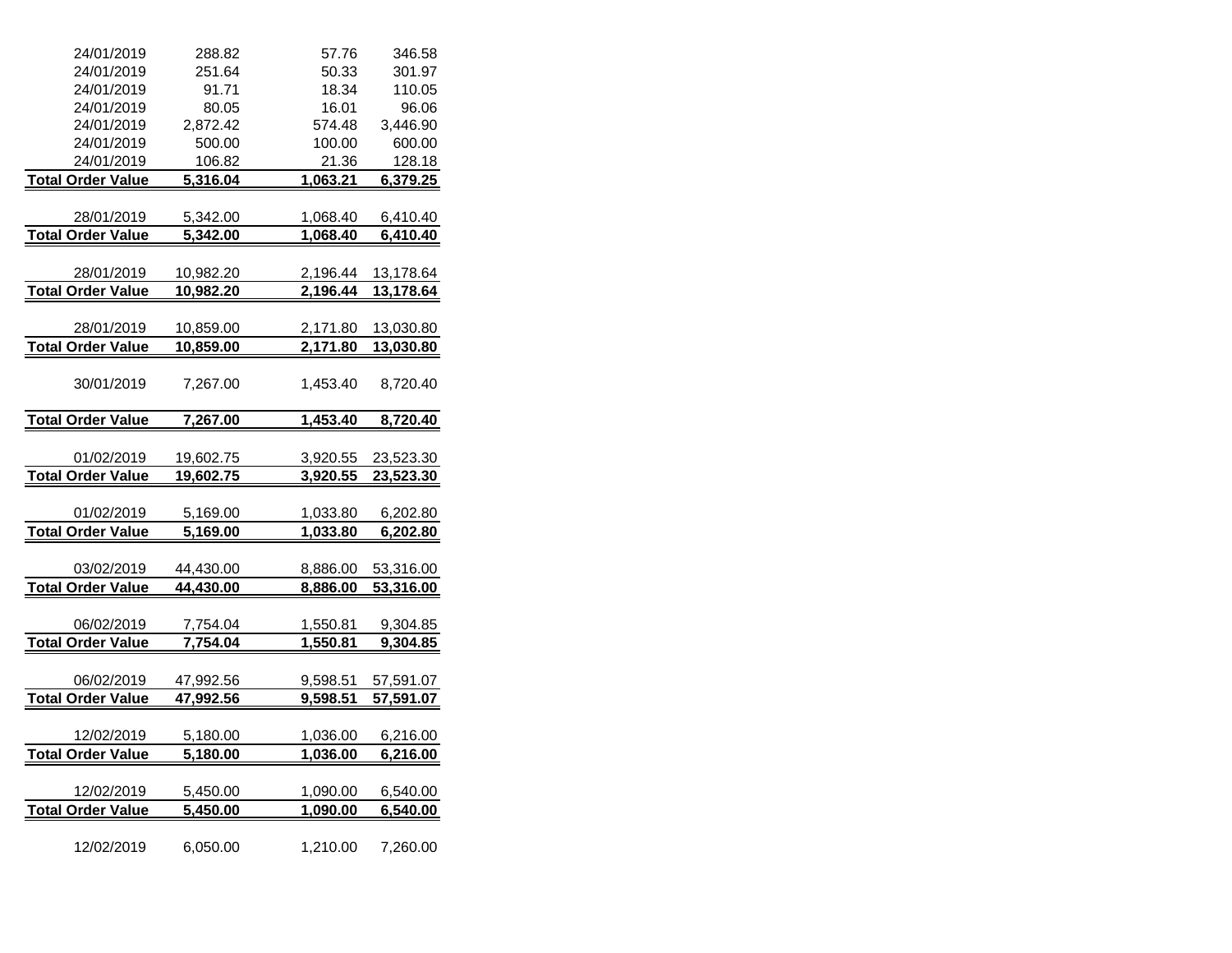| <b>Total Order Value</b> | 6,050.00               | 1,210.00             | 7,260.00               |
|--------------------------|------------------------|----------------------|------------------------|
|                          |                        |                      |                        |
| 12/02/2019               | 6,300.00               | 1,260.00             | 7,560.00               |
| <b>Total Order Value</b> | 6,300.00               | 1,260.00             | 7,560.00               |
| 12/02/2019               | 13,200.00              | 2,640.00             | 15,840.00              |
| <b>Total Order Value</b> | 13,200.00              | 2,640.00             | 15,840.00              |
|                          |                        |                      |                        |
| 14/02/2019               | 10,231.00              | 2,046.20             | 12,277.20              |
| <b>Total Order Value</b> | 10,231.00              | 2,046.20             | 12,277.20              |
|                          |                        |                      |                        |
| 15/02/2019               | 8,709.00               | 1,741.80             | 10,450.80              |
| <b>Total Order Value</b> | 8,709.00               | 1,741.80             | 10,450.80              |
|                          |                        |                      |                        |
| 15/02/2019               | 10,560.00              | 2,112.00             | 12,672.00              |
| 15/02/2019               | 9,240.00               | 1,848.00             | 11,088.00              |
| 15/02/2019               | 10,230.00              | 2,046.00             | 12,276.00              |
| <b>Total Order Value</b> | 30,030.00              | 6,006.00             | 36,036.00              |
| 15/02/2019               | 5,401.00               | 1,080.20             | 6,481.20               |
|                          |                        |                      |                        |
|                          |                        |                      |                        |
| <b>Total Order Value</b> | 5,401.00               | 1,080.20             | 6,481.20               |
|                          | 9,917.00               | 1,983.40             |                        |
| 20/02/2019               |                        |                      | 11,900.40              |
| <b>Total Order Value</b> | 9,917.00               | 1,983.40             | 11,900.40              |
| 20/02/2019               |                        |                      |                        |
|                          | 14,040.82<br>14,040.82 | 2,808.16<br>2,808.16 | 16,848.98<br>16,848.98 |
| <b>Total Order Value</b> |                        |                      |                        |
| 21/02/2019               | 13,934.05              | 2,786.81             | 16,720.86              |
| <b>Total Order Value</b> | 13,934.05              | 2,786.81             | 16,720.86              |
|                          |                        |                      |                        |
| 22/02/2019               | 52,616.00              | 10,523.20            | 63,139.20              |
| <b>Total Order Value</b> | <u>52,616.00</u>       | 10,523.20            | 63,139.20              |
|                          |                        |                      |                        |
| 22/02/2019               | 18,191.00              | 3,638.20             | 21,829.20              |
| <b>Total Order Value</b> | 18,191.00              | 3,638.20             | 21,829.20              |
|                          |                        |                      |                        |
| 26/02/2019               | 17,627.50              | 3,525.50             | 21,153.00              |
| <b>Total Order Value</b> | 17,627.50              | 3,525.50             | 21,153.00              |
|                          |                        |                      |                        |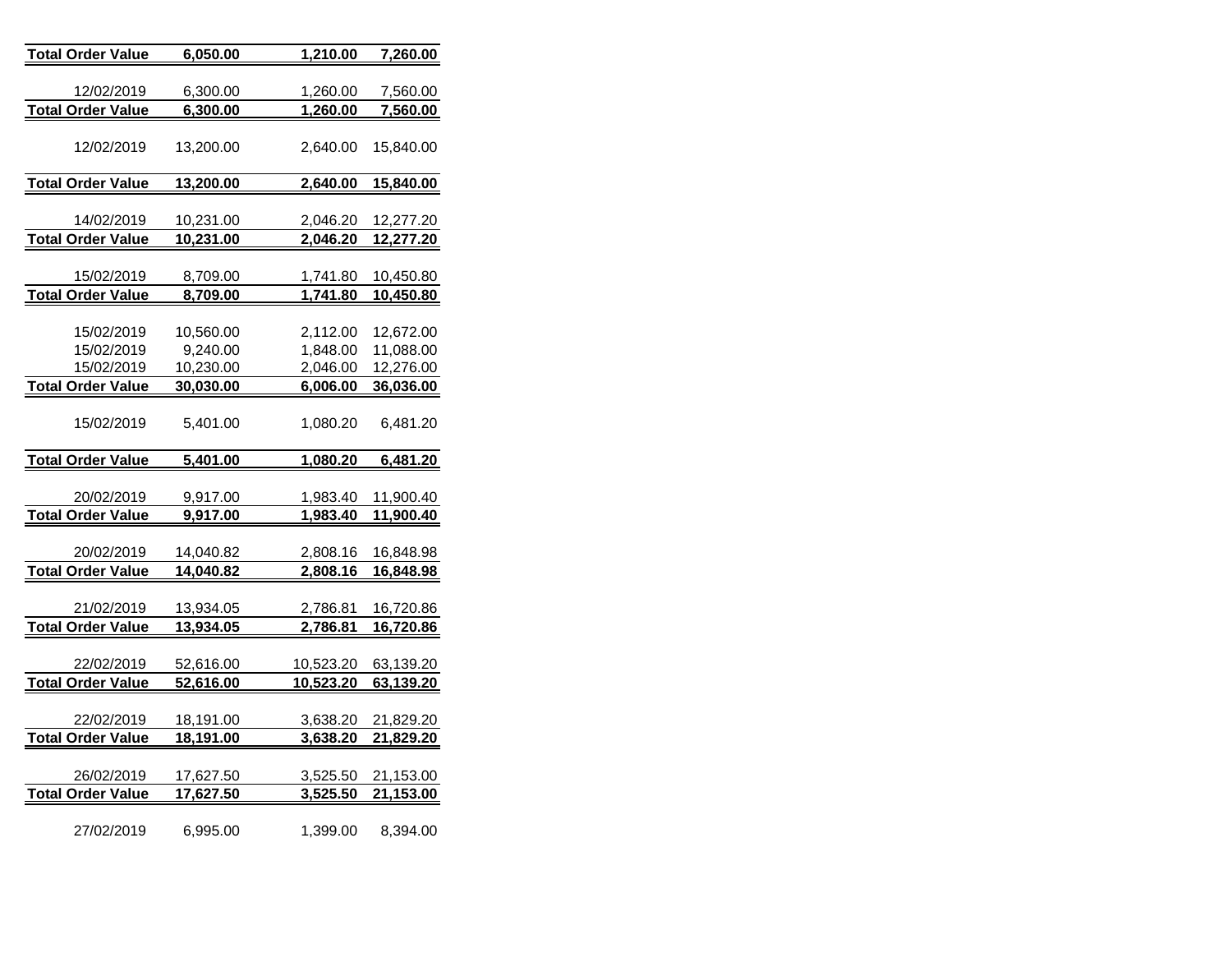| <u>Total Order Value</u>                | 6,995.00                      | 1,399.00                    | 8,394.00                      |
|-----------------------------------------|-------------------------------|-----------------------------|-------------------------------|
| 27/02/2019                              | 6,366.00                      | 1,273.20                    | 7,639.20                      |
| <u>Total Order Value</u>                | <u>6,366.00</u>               | <u>1,273.20</u>             | <u>7,639.20</u>               |
| 01/03/2019                              | 7,400.00                      | <u>1,480.00</u>             | 8,880.00                      |
| <b>Total Order Value</b>                | <u>7,400.00</u>               | <u>1,480.00</u>             | <u>8,880.00</u>               |
| 04/03/2019                              | 5,198.00                      | 1,039.60                    | 6,237.60                      |
| <u> Total Order Value</u>               | <u>5,198.00</u>               | <u>1,039.60</u>             | <u>6,237.60</u>               |
| 04/03/2019                              | 19,602.75                     | 3,920.55                    | 23,523.30                     |
| <u>Total Order Value</u>                | <u>19,602.75</u>              | 3,920.55                    | 23,523.30                     |
| 08/03/2019                              | 28,970.64                     | 5,794.13<br>5,794.13        | 34,764.77                     |
| <u>Total Order Value</u>                | <u>28,970.64</u>              |                             | 34,764.77                     |
| 12/03/2019<br><u> Total Order Value</u> | 12,735.00<br><u>12,735.00</u> | 2,547.00<br><u>2,547.00</u> | 15,282.00<br><u>15,282.00</u> |
| 15/03/2019                              | 15,850.00                     | 3,170.00                    | 19,020.00                     |
| <b>Total Order Value</b>                | 15,850.00                     | 3,170.00                    | <u>19,020.00</u>              |
| 15/03/2019                              | 84,590.00                     |                             | 16,918.00 101,508.00          |
| <b>Total Order Value</b>                | 84,590.00                     |                             | 16,918.00 101,508.00          |
| 20/03/2019                              | 53,811.16                     | 10,762.23                   | 64,573.39                     |
| <b>Total Order Value</b>                | <u>53,811.16</u>              | <u>10,762.23</u>            | <u>64,573.39</u>              |
| Total Order Value 3,281,567.00          | 22/03/2019 3,281,567.00       | 656,313.40<br>656,313.40    | #########<br>#########        |
|                                         |                               |                             |                               |
| 28/03/2019                              | 5,380.51                      | 1,076.10                    | 6,456.61                      |
| <b>Total Order Value</b>                | 5,380.51                      | <u>1,076.10</u>             | <u>6,456.61</u>               |
| 10/01/2019                              | 9,240.00                      | 1,848.00                    | 11,088.00                     |
| <b>Total Order Value</b>                | 9,240.00                      | <u>1,848.00</u>             | <u>11,088.00</u>              |
| 18/01/2019                              | 5,000.00                      | 1,000.00                    | 6,000.00                      |
| <u>Total Order Value</u>                | <u>5,000.00</u>               | <u>1,000.00</u>             | <u>6,000.00</u>               |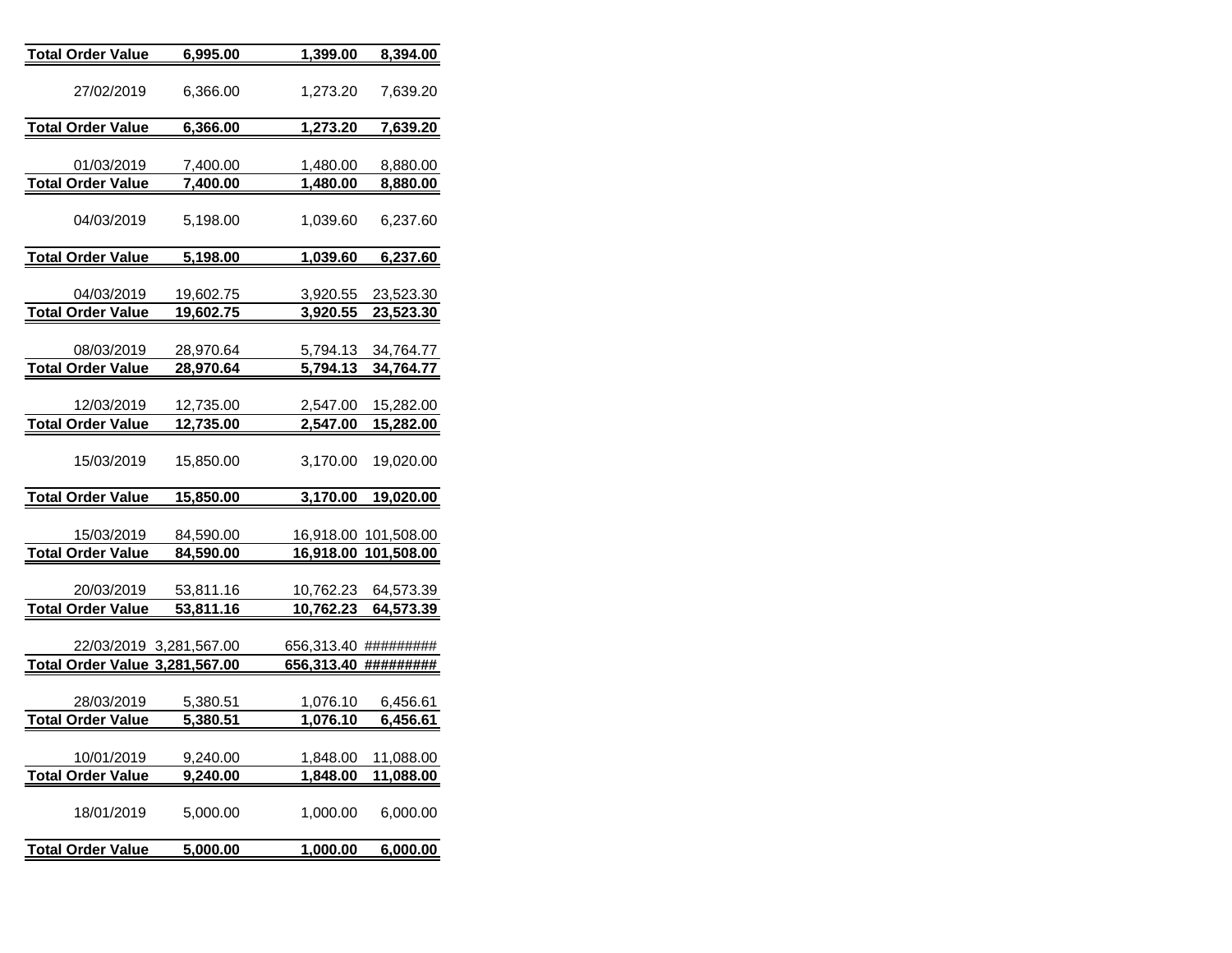| 22/01/2019                             | 6,550.00               | 1,310.00                    | 7,860.00               |
|----------------------------------------|------------------------|-----------------------------|------------------------|
| 22/01/2019                             | 450.00                 | 90.00                       | 540.00                 |
| <b>Total Order Value</b>               | 7,000.00               | 1,400.00                    | 8,400.00               |
| 30/01/2019                             | 19,119.00              | 3,823.80                    | 22,942.80              |
| <b>Total Order Value</b>               | 19,119.00              | 3,823.80                    | 22,942.80              |
| 12/02/2019                             | 6,287.50               | 1,257.50                    | 7,545.00               |
| <b>Total Order Value</b>               | 6,287.50               | 1,257.50                    | 7,545.00               |
| 13/03/2019<br><b>Total Order Value</b> | 42,789.37<br>42,789.37 | 8,557.87<br>8,557.87        | 51,347.24<br>51,347.24 |
| 13/03/2019                             | 5,007.08               | 1,001.42                    | 6,008.50               |
| <b>Total Order Value</b>               | 5,007.08               | 1,001.42                    | 6,008.50               |
| 19/03/2019<br><b>Total Order Value</b> | 5,000.00<br>5,000.00   | 1,000.00<br>1,000.00        | 6,000.00<br>6,000.00   |
| 43468                                  | 12,000.00              | 2,400.00                    | 14,400.00              |
| <b>Total Order Value</b>               | 12,000.00              | 2,400.00                    | 14,400.00              |
| 08/01/2019                             | 5,500.00               | 1,100.00                    | 6,600.00               |
| <b>Total Order Value</b>               | 5,500.00               | 1,100.00                    | 6,600.00               |
| 10/01/2019<br><b>Total Order Value</b> | 5,500.00<br>5,500.00   | 1,100.00<br>1,100.00        | 6,600.00<br>6,600.00   |
| 18/01/2019                             | 14,480.00              | 2,896.00                    | 17,376.00              |
| <b>Total Order Value</b>               | 14,480.00              | 2,896.00                    | 17,376.00              |
| 24/01/2019<br><b>Total Order Value</b> | 10,000.00<br>10,000.00 | 2,000.00<br><u>2,000.00</u> | 12,000.00<br>12,000.00 |
| 03/02/2019                             | 10,574.47              | 2,114.89                    | 12,689.36              |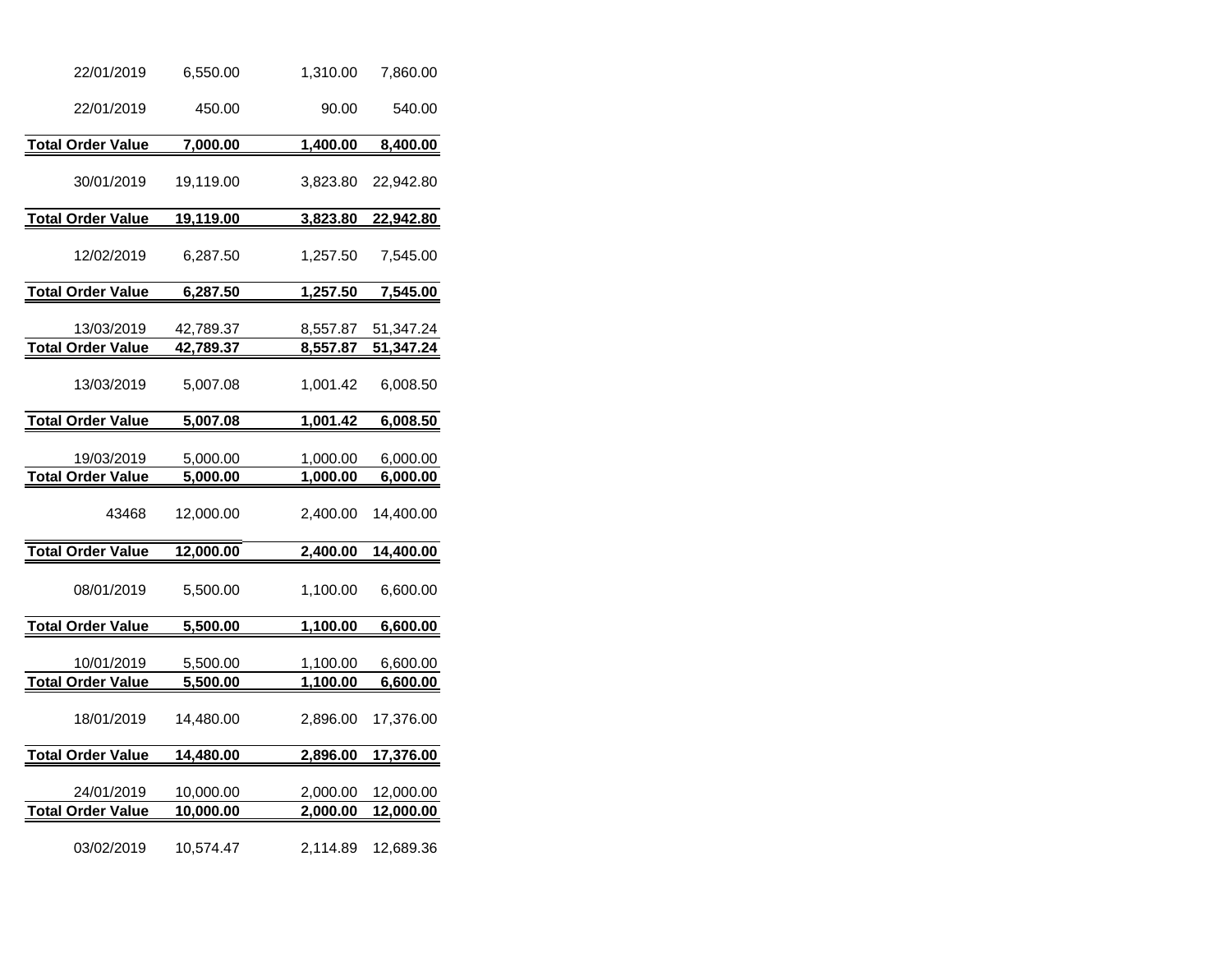| <b>Total Order Value</b>               | 10,574.47                     | 2,114.89             | 12,689.36              |
|----------------------------------------|-------------------------------|----------------------|------------------------|
| 08/02/2019                             | 12,587.00                     | 2,517.40             | 15,104.40              |
| <b>Total Order Value</b>               | 12,587.00                     | 2,517.40             | 15,104.40              |
| 12/02/2019                             | 6,000.00                      | 1,200.00             | 7,200.00               |
| <b>Total Order Value</b>               | 6,000.00                      | 1,200.00             | 7,200.00               |
| 11/03/2019                             | 5,800.00                      | 1,160.00             | 6,960.00               |
| Total Order Value                      | 5,800.00                      | 1,160.00             | 6,960.00               |
| 29/01/2019                             | 28,010.21                     | 5,602.04             | 33,612.25              |
| <b>Total Order Value</b>               | 28,010.21                     | 5,602.04             | 33,612.25              |
| 15/01/2019                             | 27,560.00                     | 5,512.00             | 33,072.00              |
| <b>Total Order Value</b>               | 27,560.00                     | 5,512.00             | 33,072.00              |
| 22/01/2019                             | 27,925.00                     | 5,585.00             | 33,510.00              |
| <b>Total Order Value</b>               | 27,925.00                     | <u>5,585.00</u>      | 33,510.00              |
| 30/01/2019                             | 46,800.00                     | 9,360.00             | 56,160.00              |
| <b>Total Order Value</b>               | 46,800.00                     | 9,360.00             | 56,160.00              |
| 22/02/2019                             | 10,000.00                     | 2,000.00             | 12,000.00              |
| <b>Total Order Value</b>               | 10,000.00                     | 2,000.00             | 12,000.00              |
| 05/02/2019<br><b>Total Order Value</b> | 19,402.00<br><u>19,402.00</u> | 3,880.40<br>3,880.40 | 23,282.40<br>23,282.40 |
| 07/02/2019                             | 197,885.00                    |                      | 39,577.00 237,462.00   |
| <b>Total Order Value</b>               | 197,885.00                    |                      | 39,577.00 237,462.00   |
| 15/02/2019<br><b>Total Order Value</b> | 40,000.00<br>40,000.00        | 8,000.00<br>8,000.00 | 48,000.00<br>48,000.00 |
| 22/02/2019                             | 403,416.43                    |                      | 80,683.29 484,099.72   |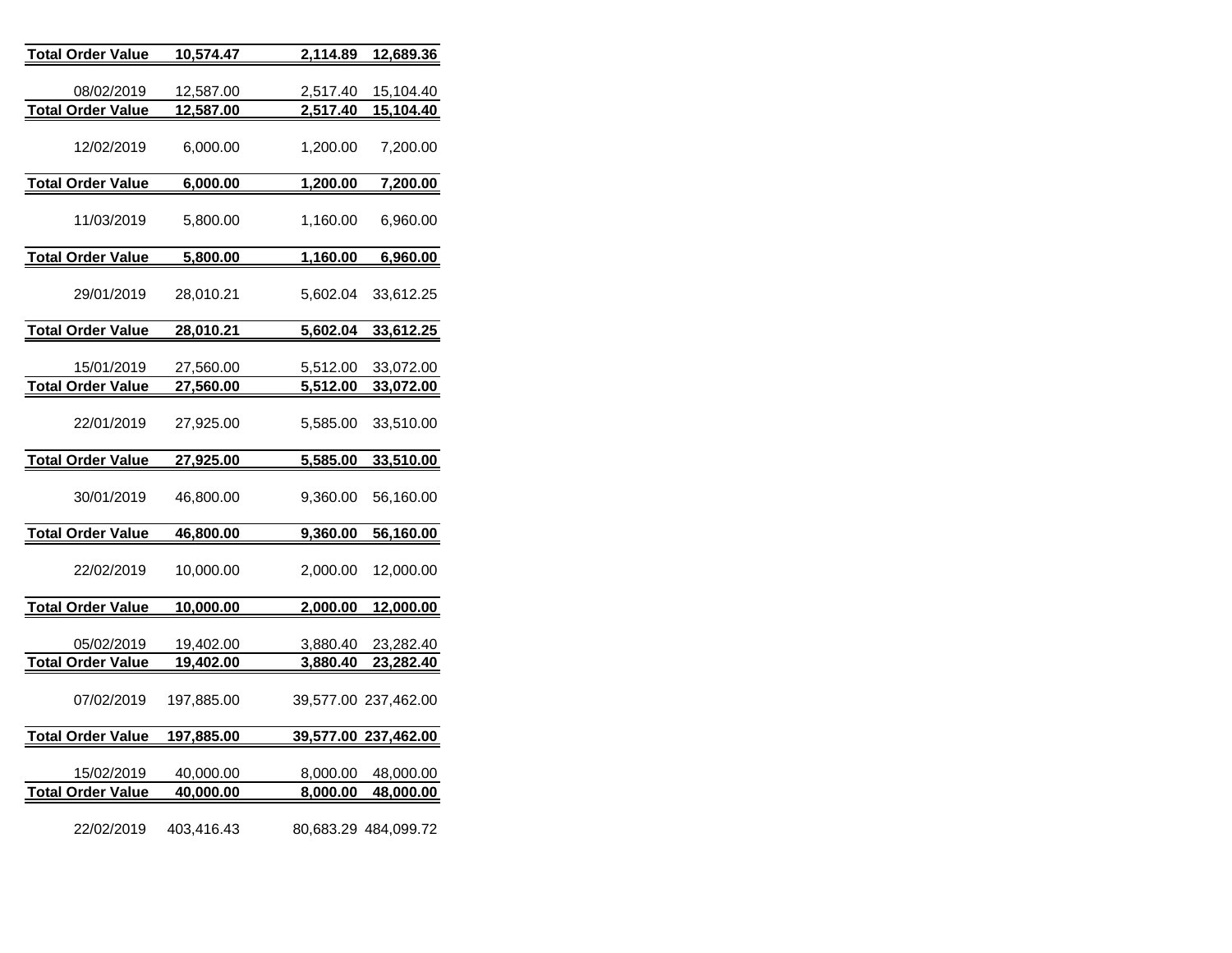| <b>Total Order Value</b>               | 403,416.43             |                        | 80,683.29 484,099.72         |
|----------------------------------------|------------------------|------------------------|------------------------------|
| 26/02/2019                             | 765,530.08             |                        | 153,106.02 918,636.10        |
| <b>Total Order Value</b>               | 765,530.08             |                        | 153,106.02 918,636.10        |
|                                        |                        |                        |                              |
| 26/02/2019                             | 18,000.00              | 3,600.00               | 21,600.00                    |
| <b>Total Order Value</b>               | 18,000.00              | 3,600.00               | 21,600.00                    |
| 26/02/2019                             | 5,497.24               | 1,099.45               | 6,596.69                     |
| <b>Total Order Value</b>               | 5,497.24               | 1,099.45               | 6,596.69                     |
|                                        |                        |                        |                              |
| 27/02/2019                             | 13,000.00              | 2,600.00               | 15,600.00                    |
| <b>Total Order Value</b>               | 13,000.00              | 2,600.00               | 15,600.00                    |
| 28/02/2019                             | 69,707.54              | 13,941.51              | 83,649.05                    |
| <b>Total Order Value</b>               | <u>69,707.54</u>       | 13,941.51              | 83,649.05                    |
|                                        |                        |                        |                              |
| 28/02/2019                             | 397,869.53             |                        | 79,573.91 477,443.44         |
|                                        |                        |                        |                              |
| <b>Total Order Value</b>               | <u>397,869.53</u>      |                        | <u>79,573.91 477,443.44 </u> |
| 04/03/2019                             | 5,497.24               | 1,099.45               | 6,596.69                     |
| <b>Total Order Value</b>               | 5,497.24               | 1,099.45               | 6,596.69                     |
|                                        |                        |                        |                              |
| 07/03/2019                             | 5,650.00               | <u>1,130.00</u>        | 6,780.00                     |
| <b>Total Order Value</b>               | 5,650.00               | 1,130.00               | 6,780.00                     |
| 08/03/2019                             |                        |                        |                              |
| <b>Total Order Value</b>               | 62,400.00<br>62,400.00 | 12,480.00<br>12,480.00 | 74,880.00<br>74,880.00       |
|                                        |                        |                        |                              |
| 13/03/2019                             | 14,890.00              | 2,978.00               | 17,868.00                    |
| <b>Total Order Value</b>               | 14,890.00              | 2,978.00               | 17,868.00                    |
|                                        |                        |                        |                              |
| 15/03/2019                             | 374,835.00             |                        | 74,967.00 449,802.00         |
| <b>Total Order Value</b>               | <u>374,835.00</u>      |                        | <u>74,967.00 449,802.00</u>  |
|                                        |                        |                        |                              |
| 20/03/2019                             | 5,004.00               | 1,000.80               | 6,004.80                     |
| <b>Total Order Value</b>               | 5,004.00               | <u>1,000.80</u>        | <u>6,004.80</u>              |
|                                        |                        |                        |                              |
| 28/03/2019<br><b>Total Order Value</b> | 11,248.00<br>11,248.00 | 2,249.60<br>2,249.60   | 13,497.60<br>13,497.60       |
|                                        |                        |                        |                              |